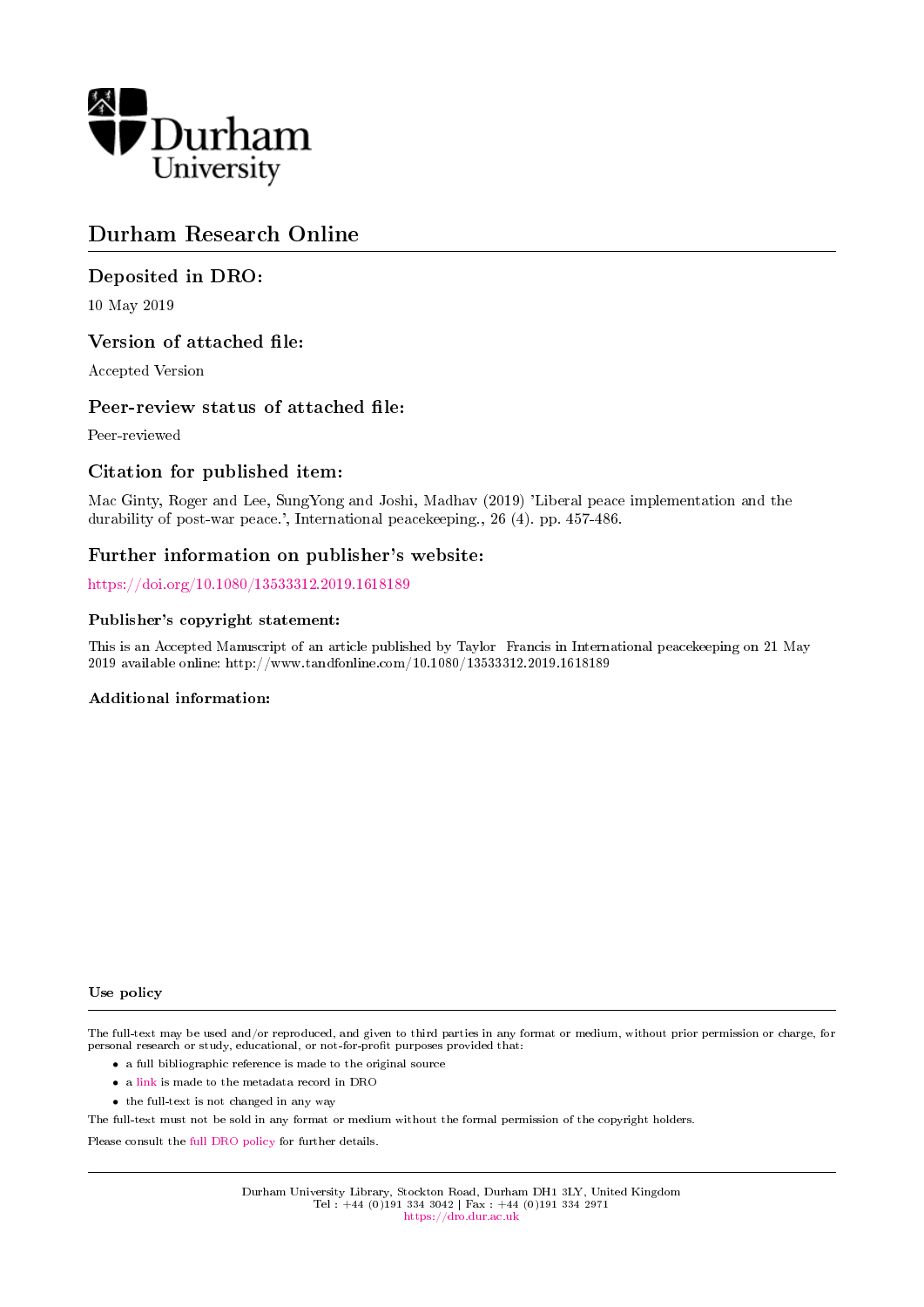#### **Liberal Peace Implementation and the Durability of Post-war Peace**

#### **Abstract**

This article examines the correlation between the implementation of liberal peace provisions in peace accords and the duration of peace by drawing on data from the Peace Accords Matrix that comprises 34 comprehensive peace agreements signed in the post-Cold War period. Our key findings confirm that the duration of peace is improved when the liberal aspects of peace included in peace accords are implemented. In addition, the article examines peace duration in relation to UN peacekeeper deployment and mechanisms for peace accord verification – in an attempt to establish factors that enhance the duration of peace. Peacekeeping is found to have a positive impact, while verification mechanisms do not. The findings highlight the need to unpack and scrutinize more thoroughly the complex roles of liberal peacemaking.

**Keywords:** peace duration, peace accords, the liberal peace, peacekeeping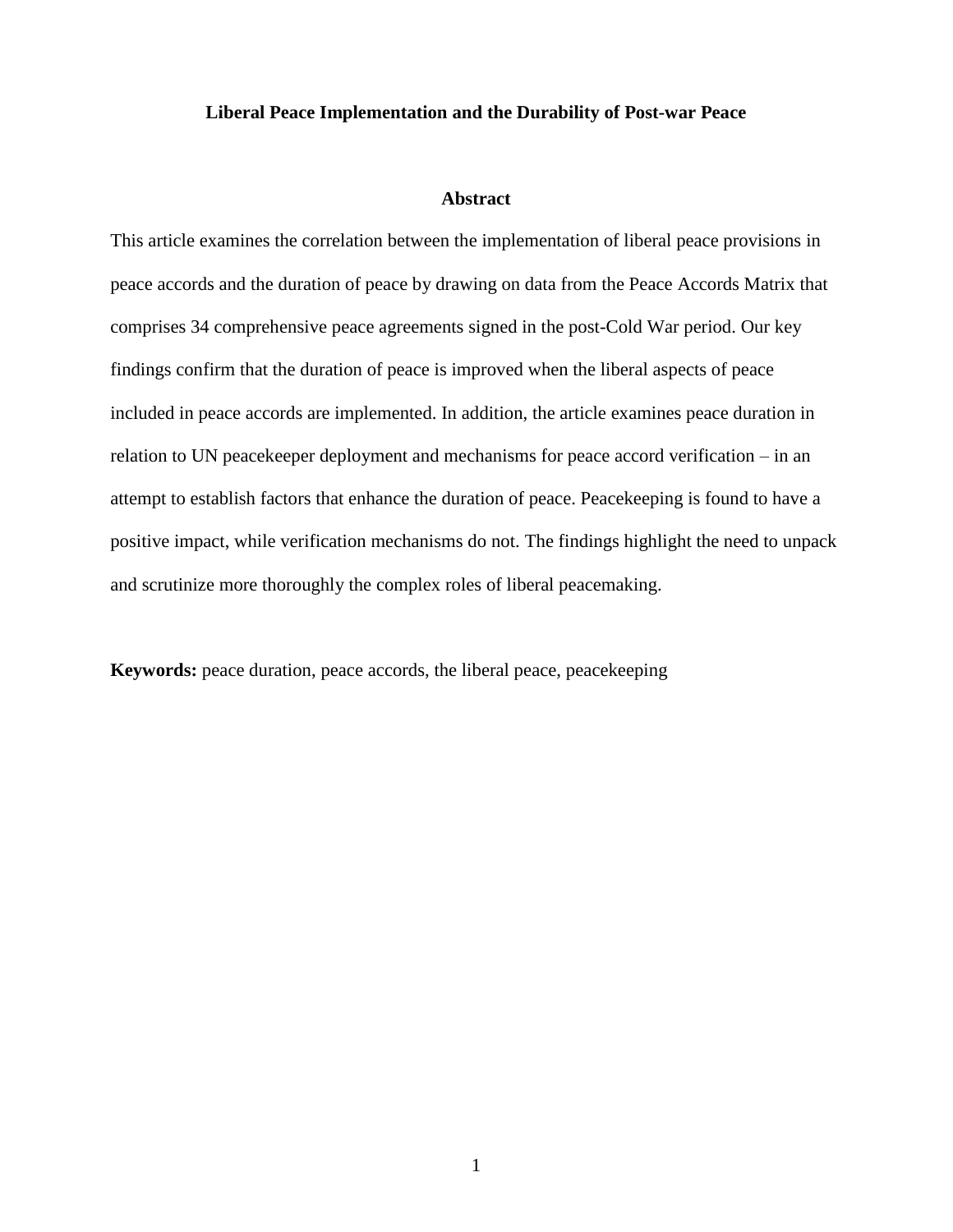### **Introduction**

This article examines some of the key, and heavily debated, issues in contemporary International Relations. It is particularly interested in the duration of peace and thus connects with a series of cognate debates on the meaning(s) of peace and how peace might be measured. Questions that arise from this research agenda touch on the duration versus the quality of peace, and issues of how this is to be captured. The past two decades have seen very considerable academic, policy and public debate on the (dis)advantages of the liberal peace, or the dominant form of peace support intervention favoured by leading states in the international system and its allied international institutions. From its apparently neo-imperialistic nature to its ill-managed exit strategies, a wide range of pitfalls have been discussed from both normative and empirical perspectives. More recent studies have challenged these critiques by questioning the validity of their empirical evidence, and the very existence of the liberal peace. This article seeks to contribute to the discourse on contemporary peacemaking by examining the extent to which the liberal peace can impact on the duration of peace. The introduction of empirical evidence into debates on the utility of the liberal peace is, we believe, a useful and original contribution.

Specifically, our study examines the correlation between (1) the implementation of the contents of peace accords that we identify as being core parts of the liberal peace with (2) the duration of peace in post-war societies. Peace duration is measured in terms of whether or not the signatories to a peace accord returned to armed conflict. Our study is based on an analysis of 34 comprehensive peace accords (CPAs) signed in the post-Cold War period and draws on data from the Peace Accords Matrix (PAM), a detailed database of post-1989 comprehensive peace accords. PAM includes data and analysis on peace accord content and implementation. Other data sources, notably the Uppsala Conflict Data Program (UCDP) and the *Polity 2* database of political stability, are used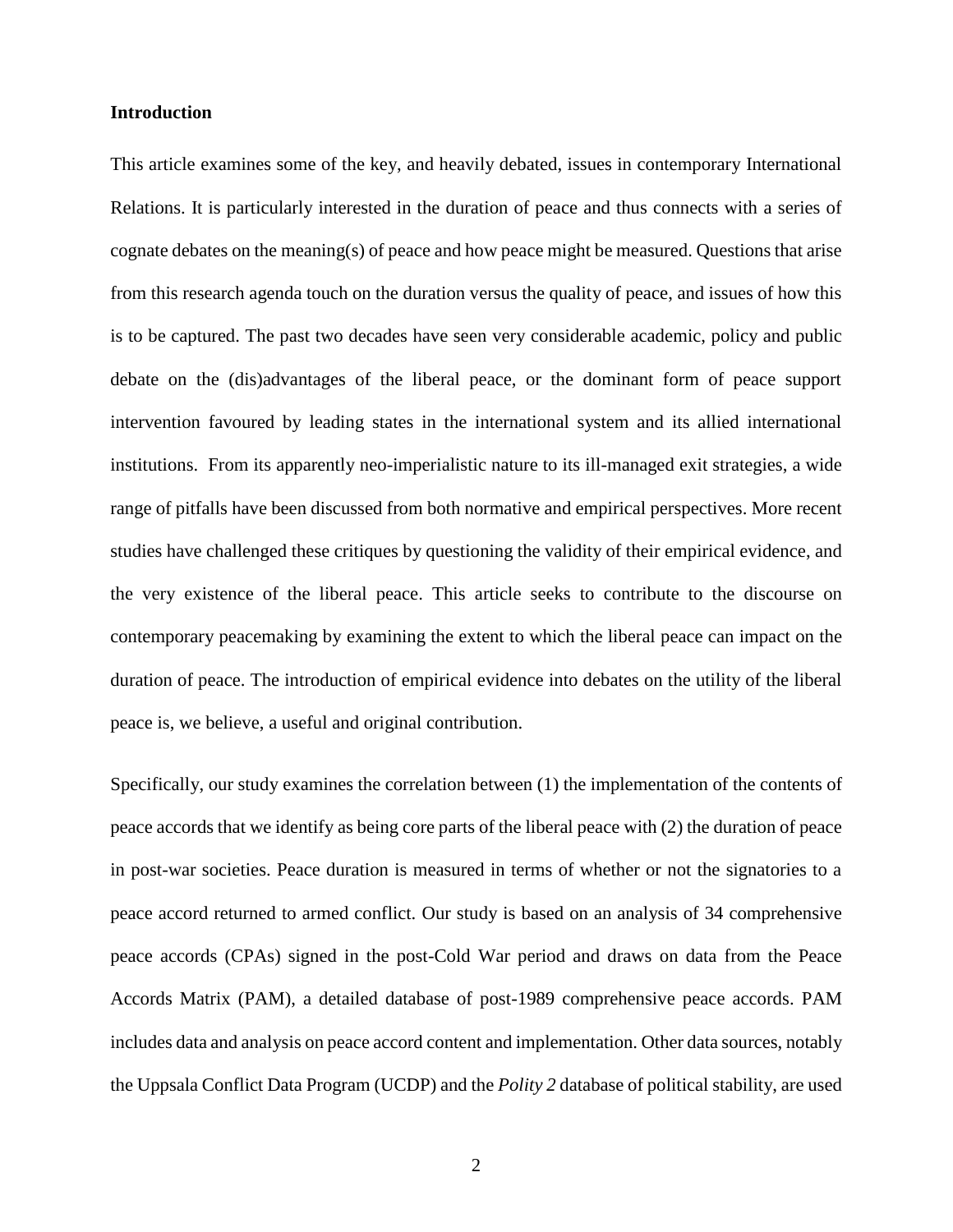to augment the PAM data. Through this analysis, we are able to empirically confirm that there is a positive correlation between the implementation of the liberal peace provisions of a peace accord and the duration of peace.

The article proceeds by outlining our understanding of the liberal peace and, in particular, how we identify the liberal aspects of contemporary peace accords and how the implementation of those liberal aspects can lead to a more durable peace, at least on the part of signatories. It then introduces the research design before going on to present and analyze the findings on the extent to which a peace that may be identified as 'liberal' influences the duration of that peace. Moreover, the roles played by field deployment (UN peacekeeping and verification mechanisms) in maintaining peace will be discussed in relation to the implementation of liberal peace provisions. This is followed by a note on the robustness tests of the empirical findings, and a concluding discussion. The chief finding of the article is that the implementation of the liberal aspects of a peace accord has a positive correlation with the duration of peace.

The authors are aware that the concept of peace is notoriously contested. Moreover, they recognize that merely reaching an accord and having an accord that lasts cannot automatically be accepted as 'peace'. The concept of 'political unsettlement' (Bell and Pospisil 2017) neatly captures post-peace accord situations in which there is a peace accord, but the parties merely grudgingly accept to co-exist with the other rather than engage in meaningful reconciliation. Gauging peace on the basis of whether or not peace accord signatories return to violence does not take account of spoiler violence from those who were not signatories of the peace accord, nor does it take into account post-peace accord criminal violence. Such violence, as attested by high crime rate societies like El Salvador and South Africa, often dominates life in these contexts. Nevertheless, since peace accords are the most visible, and often internationally recognized,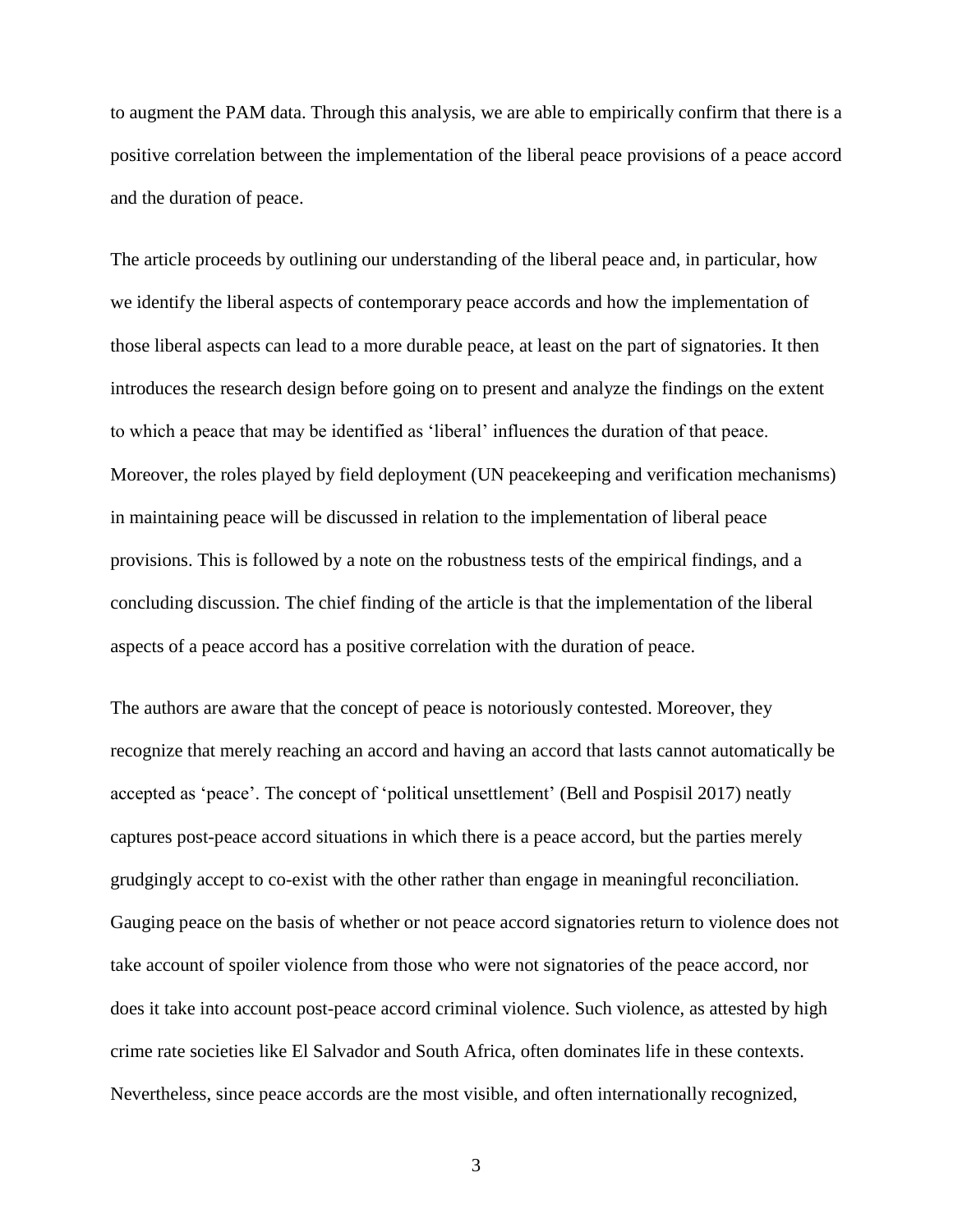statements of peacemaking, it is legitimate for this study to use them and their contents in its examination of peace duration.

#### **The Liberal Peace and its Critiques**

The liberal peace is taken to mean the dominant form of peace-making and peacebuilding that is supported by leading states, international organizations and international financial institutions (Paris, 2004; Richmond, 2006; Richmond and Franks, 2011). It justifies itself using liberal rhetoric and is associated with practices and institutions that are regarded as liberal such as democracy, free markets, transparency, accountability, individual rights and the rule of law. The extent to which the liberal peace is actually liberal, and whether it sometimes relies on illiberal methods, has been the subject of much debate. The academic literature has examined the philosophical heritage of liberal internationalism (Kant, 1795; Gray, 2000; Richardson, 2001), the link between a state's liberal disposition and its pacific orientation in international affairs (Small and Singer, 1976; Doyle, 1983; Brown, 2002; Ray, 2005), and the normative value of liberal institutions (Fukuyama, 1992; Owen, 1994; Mayall, 1996).

For the purposes of this article, we are interested in liberal peacebuilding in the sense of post-Cold War comprehensive peace accords and consequent peacebuilding. Importantly, while the liberal peace can be conceptualized as a series of peace accords in quite different conflict contexts, it is prudent to regard it systemically. It is a *system* of peace-building, -keeping, enforcement and maintenance that has a sustained, if not always coherent, ideological heritage and is linked to material power in the sense of particular states and institutions and the incentives and coercion that they can offer. So while this article analyses peace accords, it can also be read as an empirically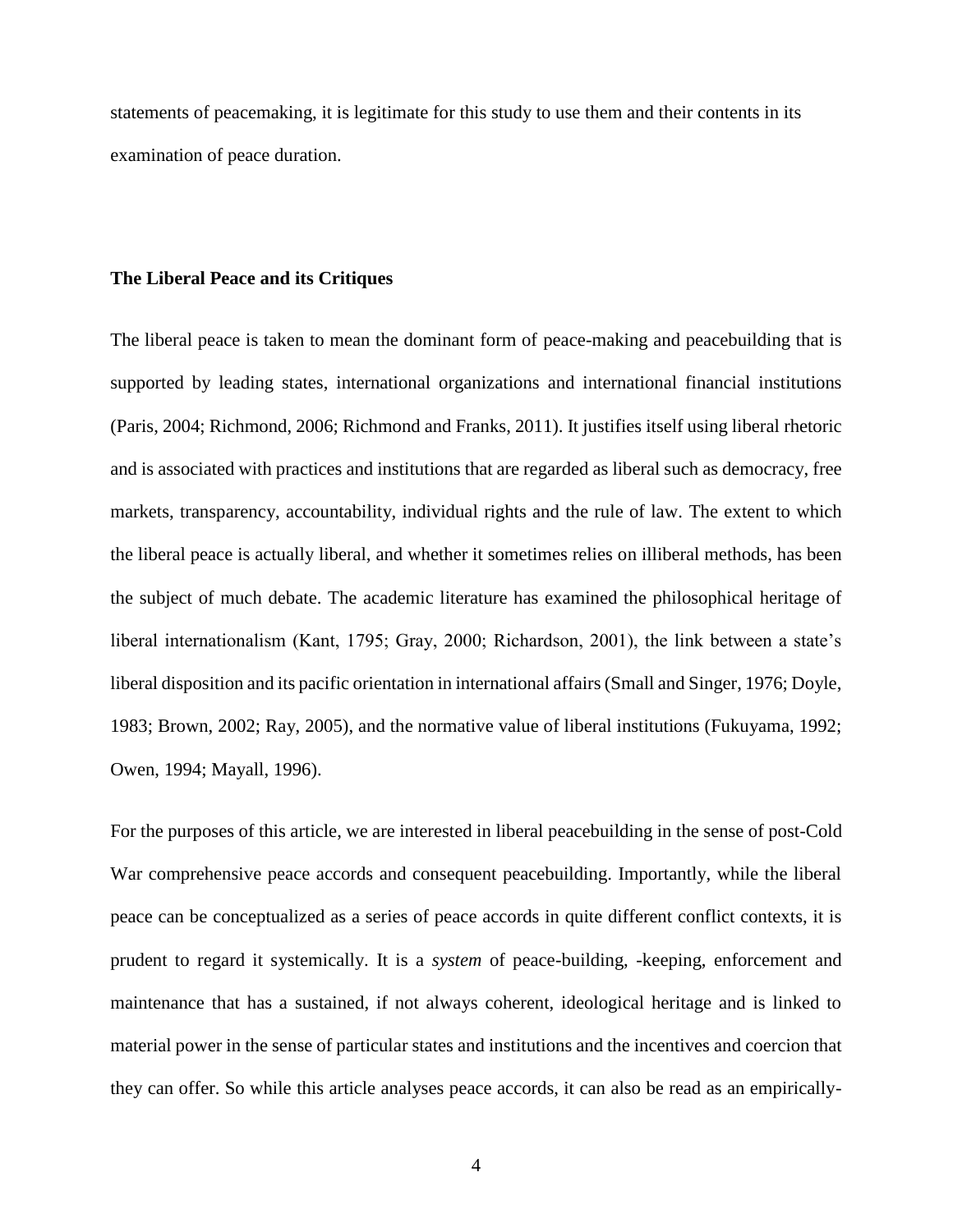informed commentary on the dominant internationally-endorsed contemporary system of international peace intervention and support.

The dominance of the liberal peace in contemporary peacemaking and post-war reconstruction has been subject to extensive academic discussions over the last two decades. These discussions have measured rhetoric against practice and pointed to apparent illiberal and dysfunctional aspects of peacemaking. They have highlighted that the liberal peace primarily reflects third-party interveners' perspectives and frequently fails to reflect the political, social and cultural contexts in the waraffected countries. Critical studies contend that many contemporary peacebuilding programmes demonstrate significant limitations in bringing about consolidated post-war peace (Paris, 2004; Richmond, 2005; Futamura, Newman and Tadjbakhsh, 2010; Mac Ginty, 2011), with some studies focusing on practical challenges and others on the normative and Euro-centric associations of the liberal peace (Lyons, 2004; Obi, 2007; Franks and Richmond, 2008; Bellamy and Williams, 2010; Sisk and Reynolds, 1998; Chopra, 2000; Pugh, Cooper and Turner, 2008; Chandler, 2009; Harris, 2012; Shinoda, 2015). The literature has also expanded to include alternative or supplementary mechanisms such as local ownership, hybrid peace, everyday peace, and the like (Mac Ginty 2011).

In more recent debates, the validity of the previous critiques has begun to be questioned. These 'critiques of critiques' have included defences of the liberal peace, by arguing that alternative models may be unpalatable or less reliable (Paris 2010; Quinn and Cox 2009). Some argue that an assumption of the liberal dominance in contemporary peace interventions is itself an exaggeration or a 'myth' that misunderstands the realist nature of the international politics (Selby 2013; Zaum 2012). Theoretical works have also called into question the ability of critics to make valid criticisms as they themselves are implicated in the very liberal peace that they seek to criticize.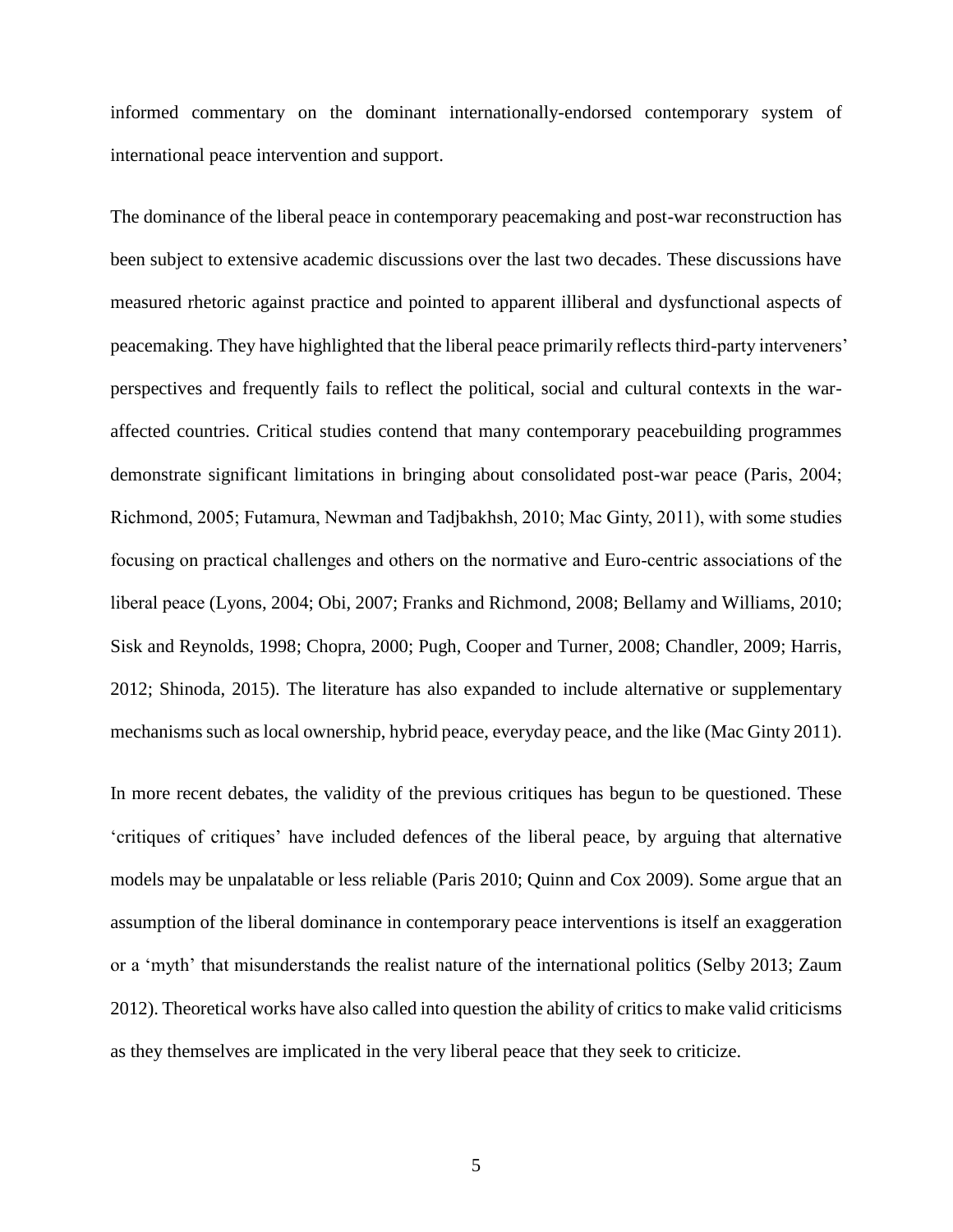However, a lack of systematic and comprehensive examination of the achievements and limitations of liberal peacebuilding remains a significant knowledge gap in the conventional peacebuilding discourse. Many contemporary discussions on the liberal peace are either normative discussions or a qualitative examination of a selected number of case studies. While normative discussions frequently present a distinctly ideological flavour, the case studies based on field research usually rely on a small number of cases and thus often lack a systematic examination of the overall trends. There are a substantial number of quantitative studies that evaluate the roles of some liberal elements of peace accords such as democratic institutions (Doyle and Sambanis 2002, 2006; Hartzell and Hoddie 2007; Joshi and Mason 2011; Joshi 2013; Walter 2002), the demobilization of military groups (Wagner 1993; Licklider 1995; Walter 1997; Joshi and Melander 2017), the reconstruction of the (market) economy (Paris, 2004; Doyle and Sambanis 2000, 2006) and the protection of civilians (Huttman et al. 2013). Nevertheless, these studies tend not to connect directly with debates on the liberal peace, and a comprehensive evaluation of a wider range of peace accord provisions that might be said to constitute the liberal peace is rarely conducted. Hence, we feel justified in offering systematic empirical evidence that can guide judgments on the existence, quality, nature and duration of the liberal peace.

This article aims to help address this knowledge gap by examining the correlation between the liberal peace and peace duration. In addition, it will provide a finer grained analysis of how the liberal peace operates alongside two often-deployed elements of peace support: verification mechanisms and UN peacekeeping.

Previous studies using PAM data have been useful in revealing the character of contemporary peacemaking. A study by Joshi, Lee and Mac Ginty (2014) demonstrated the extent to which contemporary peace accords can be considered 'liberal' through an analysis of peace accord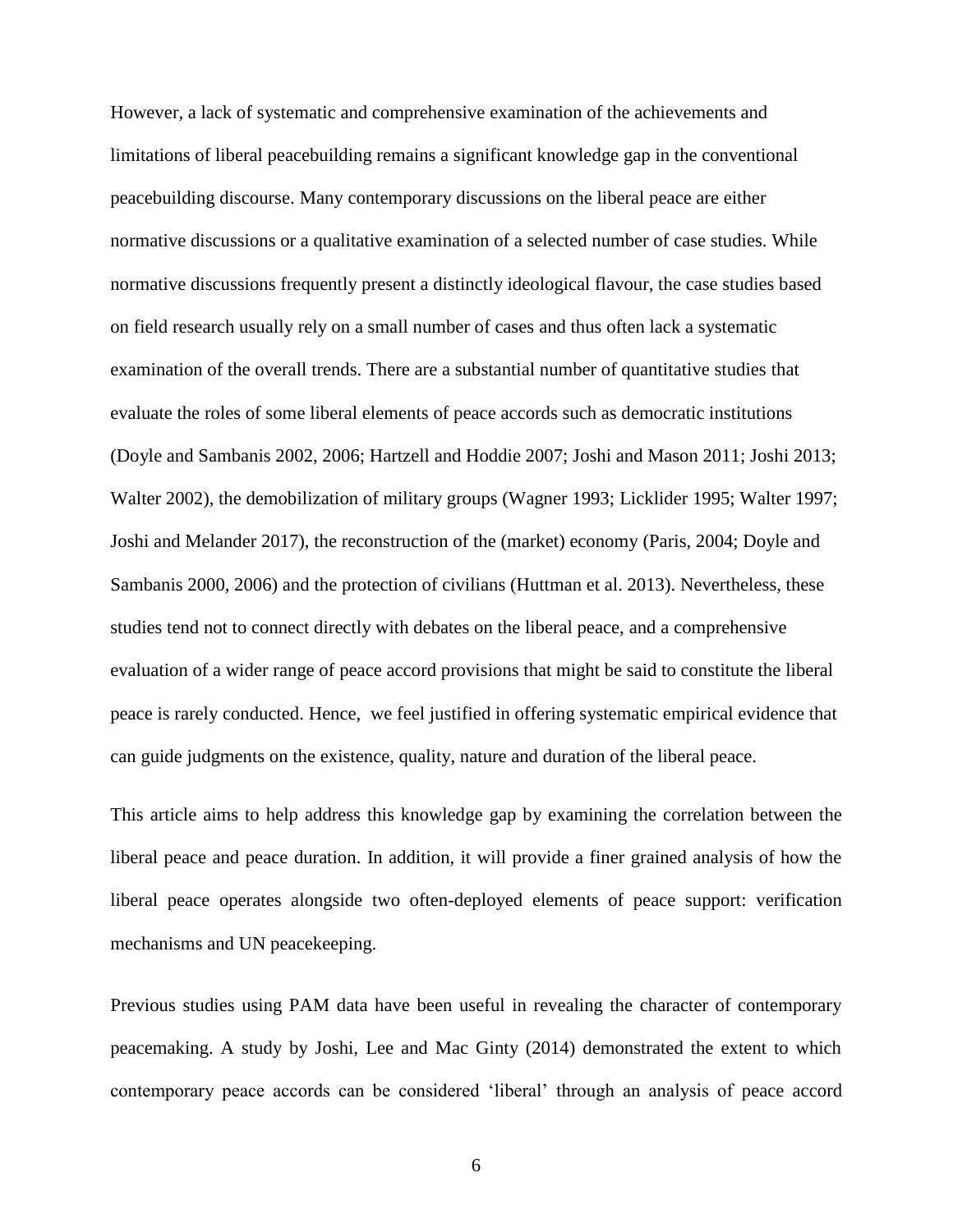provisions. This contradicts arguments by Selby (2013) that denied the existence of the liberal peace. The findings showed that it is accurate to label contemporary internationally-sponsored peace accords as 'liberal' on the basis of the contents of peace accord provisions and their promotion of five factors: democracy, human rights, the rule of law, Security Sector Reform (SSR) and governance reform. Taken together, these five factors constitute the liberal peace as manifest in contemporary peace accords. If an accord prominently promotes these factors then it can be called a liberal peace accord.

Most peace accords address issues of participation and place an emphasis on institutionalizing postconflict elections and electoral reform. These post-conflict elections are often designed with an emphasis on the inclusion of former armed actors and marginalized segments of the population. The aim is to recalibrate the polity so as to allow for the representation of previously excluded constituencies, and thus lessen the possibility of grievances sparking renewed conflict. Rule of law provisions in peace accords may also be said to be a quintessentially liberal intervention that offer protection and certainty to citizens, property and the polity. This may involve (re)constructing constitutional frameworks, or new governance measures to enhance judicial independence. Relatedly, peace accords often place an emphasis on rights. This may be retrospective in the sense of addressing wartime human rights violations, and other transitional justice measures such as amnesty, reparations and truth commission mechanisms. It may also involve provisions for the post-conflict dispensation such as protections for minorities and cultural expression.

There may also be significant reforms in the security sector with an emphasis on civilian oversight of security agencies. Liberal peace provisions have also placed significant emphasis on governance reforms – often mediated through statebuilding interventions that attempt to right-size, regularize and make the state more efficient and transparent. Thus, through liberal peace provisions, and in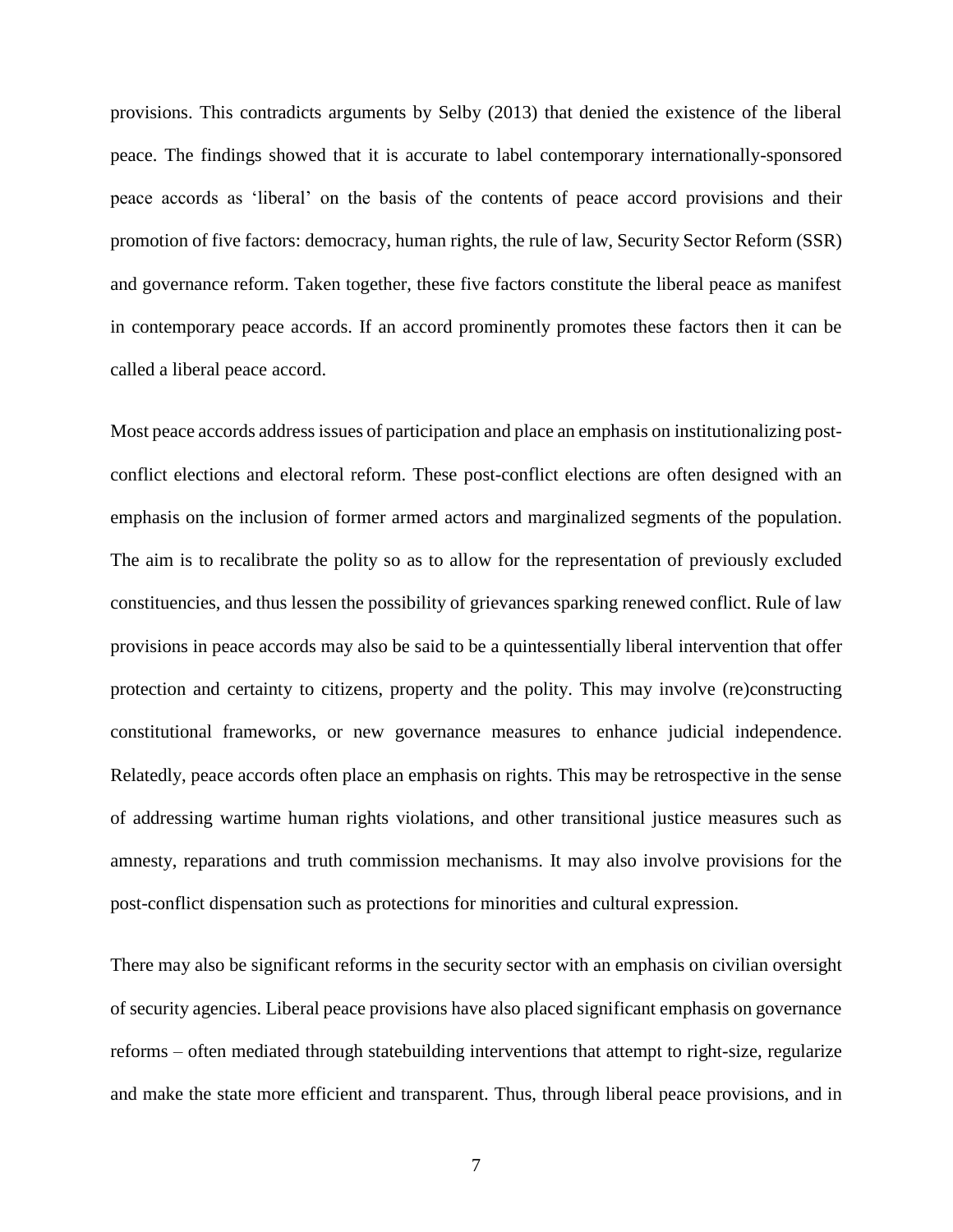an ideal scenario, individual rights are protected and promoted, institutions are reformed, and systems of accountability are put in place. Depending on context, peace agreements may protect and support indigenous and minority rights as well as children's and women's rights, and secure their social, economic and political representation. The philosophy behind such initiatives is that societies with transparent and accountable systems in place to regulate competition over scarce resources, and to regulate relationships between different identity groups, are less likely to experience violent conflict. In a nutshell, the liberal peace is based on the notion that liberalism institutionalized and operationalized in a domestic political setting is likely to result in peace at home and abroad.

#### **Research Design: Data, Dependent and Independent variables**

 $\overline{a}$ 

This study measures the extent to which the liberal peace correlates with peace duration. Specifically, it examines whether the duration of peace is *correlated with the extent of liberal peace implementation*. In order to proceed, we need to identify how we operationalize the liberal peace in this study. To identify the core attributes of the liberal peace we analyzed eight major policy documents from international organizations.<sup>1</sup> Taken together, the documents can be regarded as the seminal corpus of contemporary international peacebuilding. The five recurring

<sup>1</sup>The documents examined in this article are: UN Secretary General (UNSG) (1992). *An Agenda for Peace: Preventive Diplomacy, Peacemaking and Peace-Keeping*, UN doc., A/47/277–S/24111; The Panel of United Nations Peace Operations (2000). *Report of the Panel on United Nations Peace Operations (Brahimi Report)*, UN doc., A/55/305–S/2000/809; UN (2004). *A More Secured World: Our Shared Responsibility – Report of the High-Level Panel on Threats, Challenges and Change*, UN doc., A/59/565; International Commission on Intervention and State Sovereignty (2001) *The Responsibility to Protect*, Ottawa: International Development Research Centre; UNSG (2005). *In Larger Freedom: Towards Development, Security and Human Rights for All*, UN doc., A/59/2005; UNSG (2009). *Report of the Secretary-General on Peacebuilding in the Immediate Aftermath of Conflict*, UN doc., A/63/881–S/2009/304; International Dialogue on Peacebuilding and Statebuilding (2011). *A New Deal for Engagement in Fragile States.* Declaration issued at the 4<sup>th</sup>High Level Forum on Aid Effectiveness, Busan, South Korea, 30 Nov. 2011; and UNDP (2012). *Governance for Peace: Securing the Social Contract*, New York: UNDP.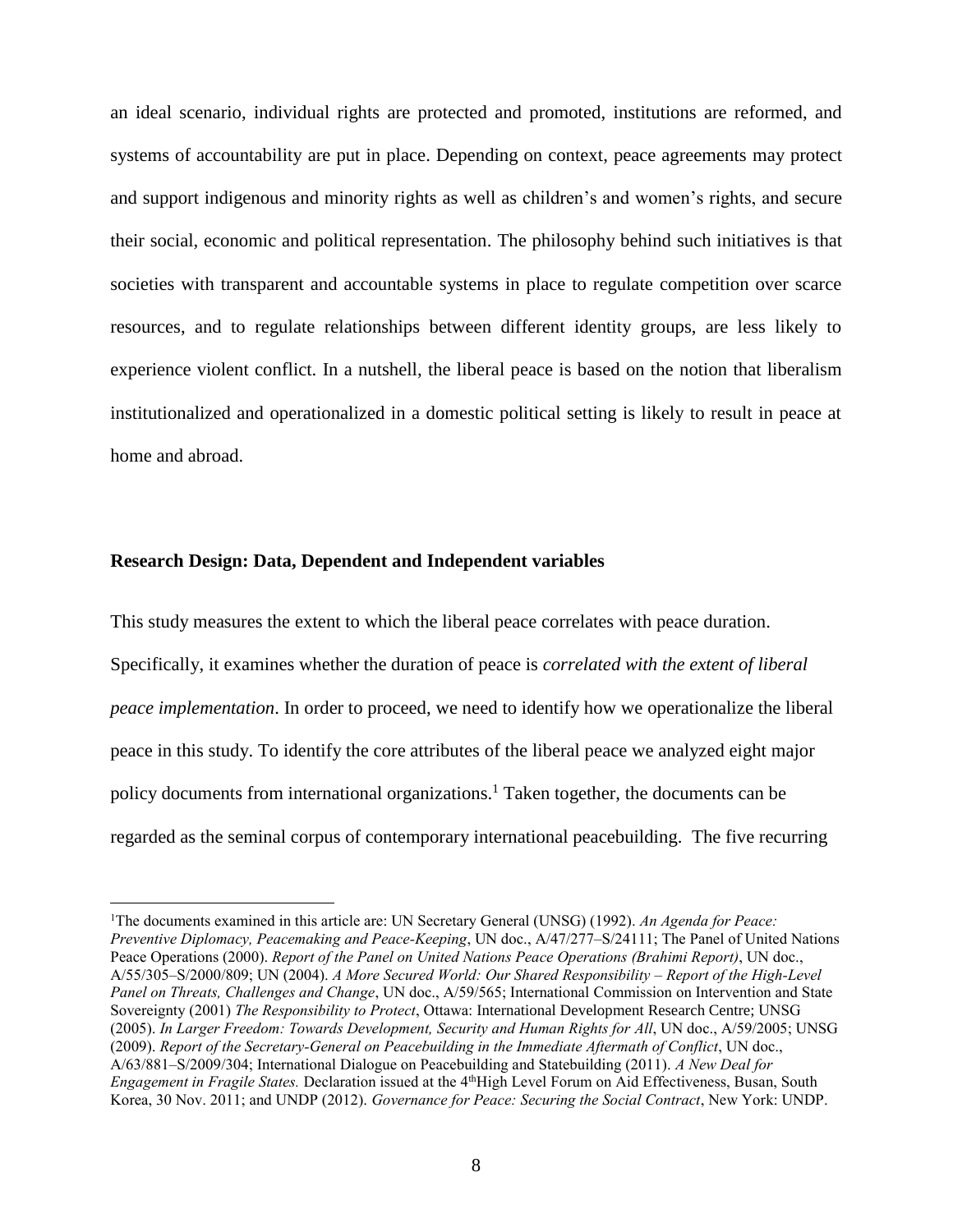ideas of the liberal peace outlined in the previous section (the promotion of democracy, rule of law, human rights, security sector reform and governance reform) are often manifest in peace accords. We categorise peace accord provisions around these five clusters and take them to be key signifiers of the liberal peace. These issue areas often form the basis of statebuilding, 'stabilization', and reconstruction programmes that follow a peace accord. Peacebuilding programmes and projects often include many other issues, such as nurturing of civil society, promoting social inclusion and facilitating a market economy, although sometimes these go beyond the scope of the peace agreements and take place in later stages of conflict settlements.

Earlier work on the Peace Accords Matrix identified 51 issue areas with which peace accords dealt (Joshi and Darby, 2013). We were then able to match 23 issue areas with the five liberal peace policy categories we identified from the major peacebuilding documents (see Table 1). The primary goal of this study is to examine the impact of all liberal peace provisions in an integrated way, which will address the knowledge gap in the existing liberal peace discourse.

#### **Table 1 About Here.**

In the next stage of our research design, we matched the implementation of liberal peace elements in CPAs. This study utilises the implementation rate of all liberal peace provisions included in a peace accord as the primary indicator for measuring the independent variable. Specifically, in examining the implementation of liberal peace provisions, this study refers to the Peace Accords Matrix Implementation Data (PAM-ID), which provides annual implementation data for 51 provisions for 10 years after a CPA was signed (Joshi, Quinn and Regan 2015). For example, the Dayton or General Framework Agreement for Peace in Bosnia and Herzegovina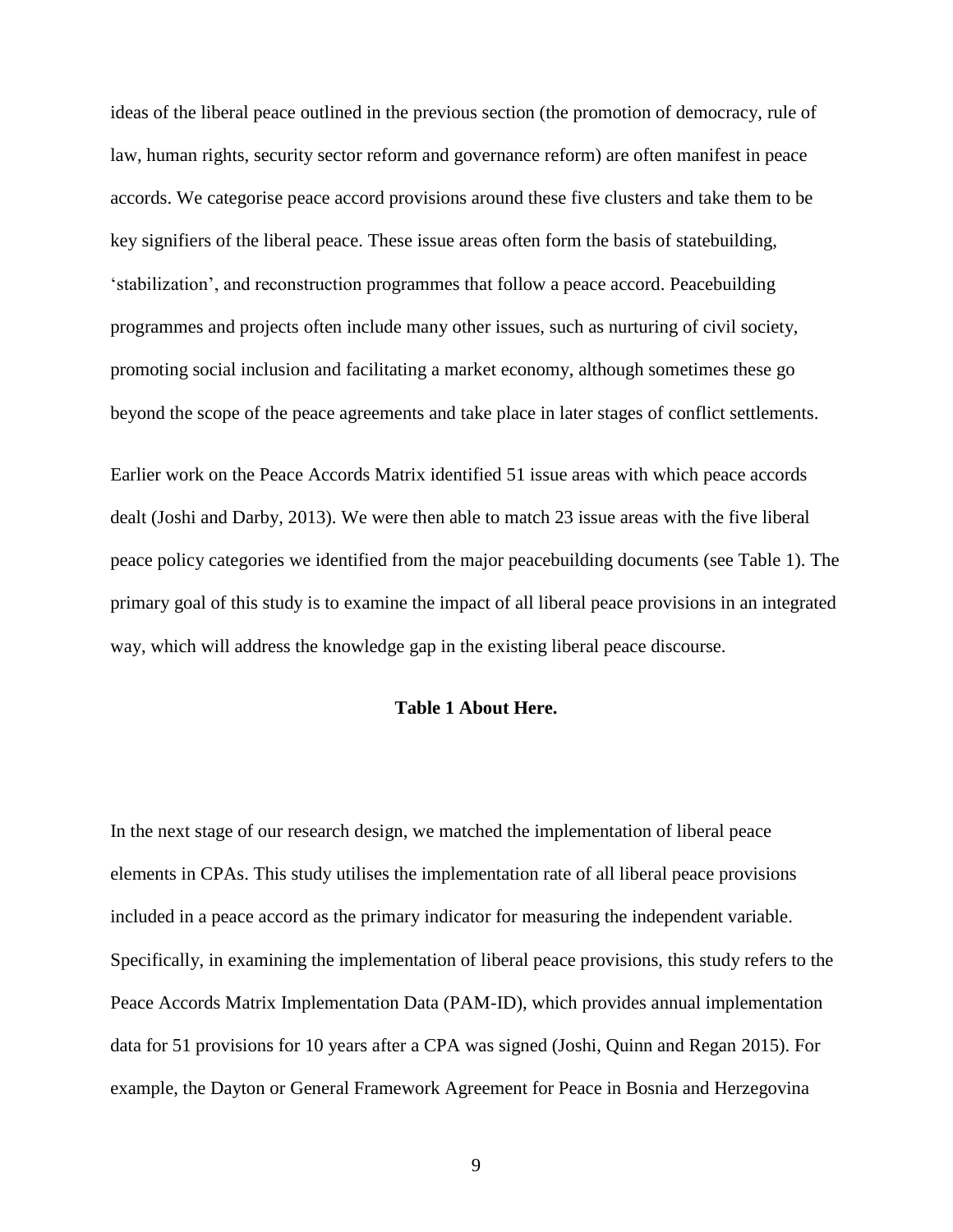was reached in 1995 and the PAM-ID provides annual implementation data until 2005. The implementation data for these provisions are available until 2012 or when a major armed conflict that produced over 1,000 deaths recurred and the peace accord became obsolete.

Based on the concept of viability – a practical goal for coding full implementation of individual provisions given the current level of implementation – Joshi, Quinn and Regan code implementation of individual provisions in CPA as initiated or not initiated, and if initiated, then whether the status is minimum (coded 1), intermediate (coded 2), or full (coded 3) for the year under observation. If a major reversal takes place in the implementation of particular provisions, such as in Sierra Leone where the agreed-upon amnesty was revoked for the alleged involvement of Foday Sankoh and others in renewed violence, the implementation status is adjusted accordingly (Joshi, Quinn and Regan, 2015).

Based on this implementation information, a variable *Liberal Peace Implementation* is generated that calculates the annual implementation rate by summing the actual implementation value for all liberal peace related provisions. The sum is then divided by the expected value of implementing these provisions. The outcome is then multiplied by 100. For example, there are 22 liberal peace provisions in Sudan's 2005 CPA. The expected value for fully implementing all these provisions is 66 as the full implementation for each provision takes a value of 3. For all 22 provisions, the overall implementation value for the first year of accord is 33 and therefore the *Liberal Peace Implementation* rate is (33/66)\*100 = 50 per cent. This rate improved to 56 per cent in 2006.

The implementation rate captures the extent to which the liberal provisions negotiated in CPAs are implemented and therefore does not provide any information on the scope of the liberal peace reforms as negotiated in the accord. While liberal peace reforms outside the CPA remain a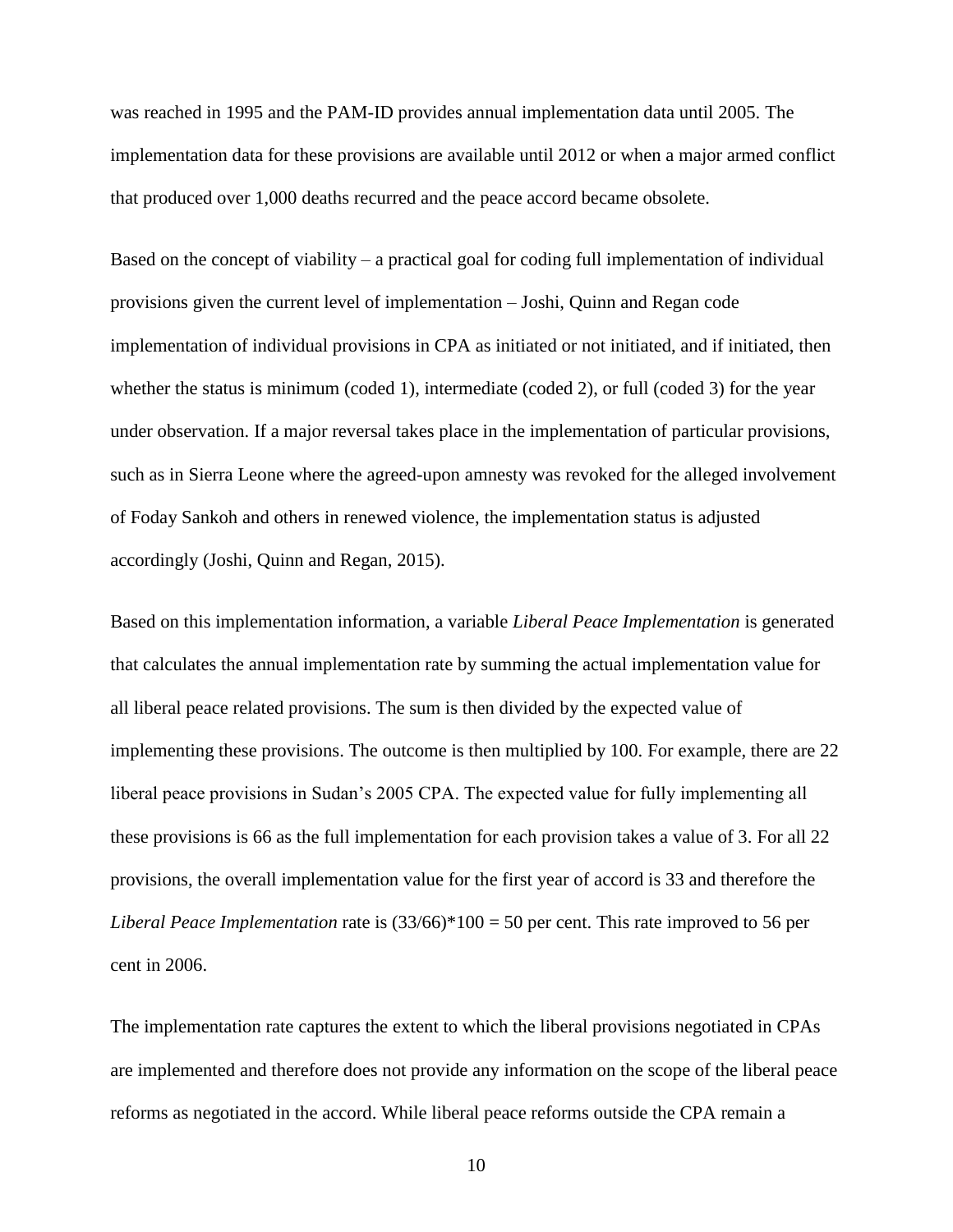theoretical possibility, the implementation rate variable needs to be contextualized with the scope of liberal peace reforms negotiated in the accord. For example, when focusing entirely on the implementation rate, a peace process with three liberal peace provisions (all of which present a high implementation rate) is considered more liberal than a process with 20 provisions (which present with moderate implementation). At the same time, a focus only on the number of liberal peace reforms cannot be a sufficient indicator to identify the liberal nature of a peace process. The number of liberal peace provisions required in a peace process vary according to the contexts of conflicts, social conditions and the types of challenges facing peace processes. For instance, provisions on 'indigenous rights' or 'transitional government' are relevant to some conflict affected societies but not to others. Hence, to have a more liberal peace provisions does not necessarily bring about a stronger representation of liberal peace.

In our model, this factor is reflected by adjusting the implementation rate according to the number of liberal peace provisions using both lenient and strict implementation scores. Moreover, we include the quantity of liberal peace provisions in our empirical analysis along with other provisions (see the 'Robustness and Endogeneity Tests' section). According to PAM-ID, an agreement on average entails 12 provisions related to what we identify as liberal peace signifiers. Guinea-Bissau's *Abuja Peace Agreement* (1998) contained the least with only 3 provisions that could be associated with the liberal peace. Sudan's 2005 *Comprehensive Peace Agreement* had the most with 22 provisions.

As specified in the hypotheses, the dependent variable is the recurrence of armed conflict between the signatories who negotiated the CPA. Based on the Uppsala Conflict Data Program armed conflict dataset, this variable is coded "1" when armed conflict between signatories reoccurred, otherwise it is coded "0" (Themnér and Wallensteen, 2013). For the first year of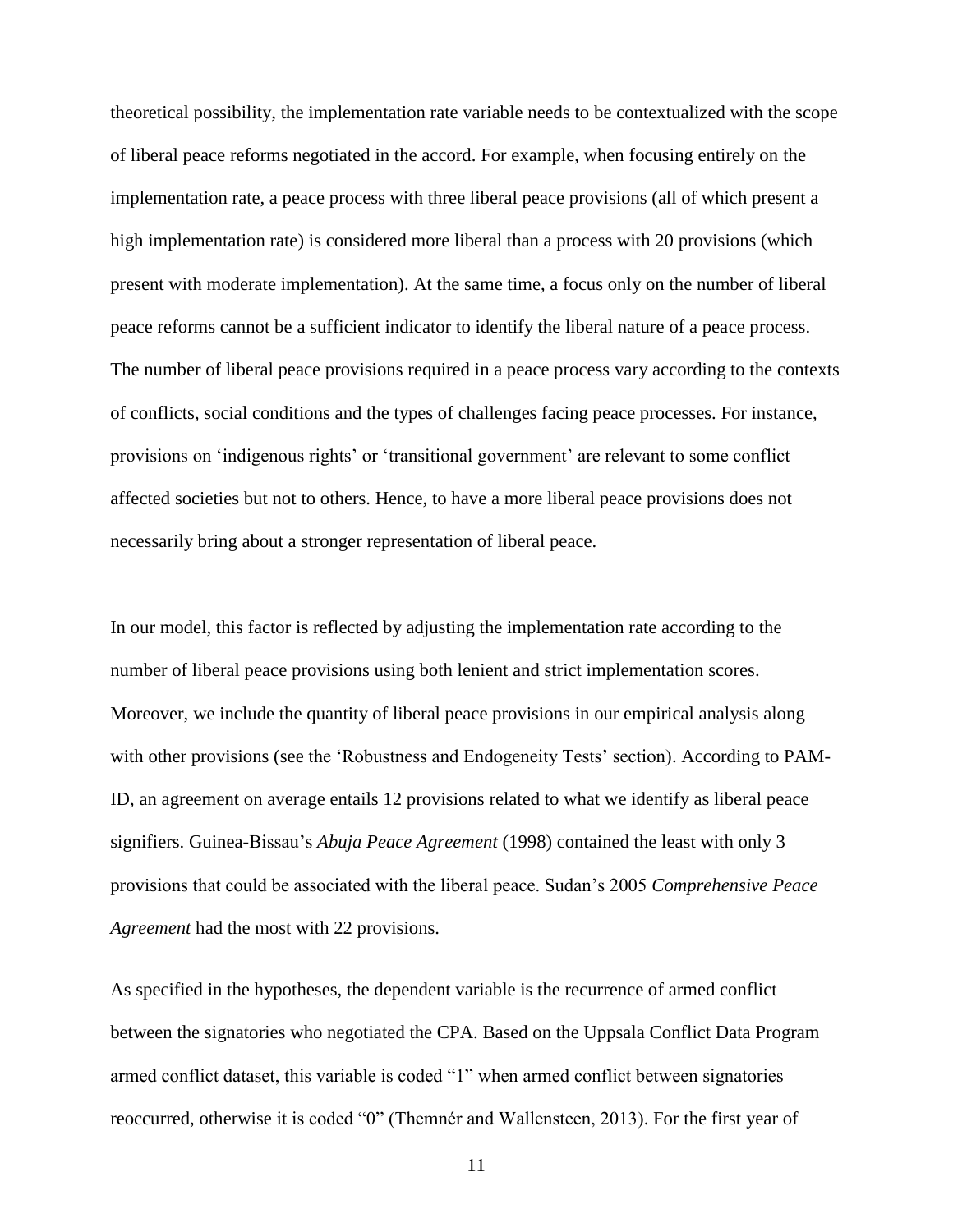observation, or the CPA signing year which could still see some violence prior to the signing of the CPA we do not code armed conflict. In the data used in this analysis, signatories returned to either minor or major conflicts in 10 cases (29.41 per cent) within a decade of signing of an accord.

Table 2 presents descriptive statistics for all variables used in the analyses. In our empirical analysis, we control for various factors that are related to armed conflict, factors that are likely to influence the content of the peace accord. Moreover, we control for battle deaths by using the data from UCDP (2014) because conflict intensity and duration are found to influence powersharing provisions and are important factors considered for international intervention, especially when the United Nations must decide whether to send peacekeeping forces (Hartzell and Hoddie, 2007; Gilligan, 2003). As an alternative, we also examine total deaths incurred in specific conflicts by utilizing the PAM data (Joshi and Darby, 2013). The PAM data is also used to control for war duration. The deployment of peacekeeping forces reduces commitment problems and thus the recurrence of conflict by providing a guarantee of security and reducing uncertainty when peace agreements provide for parties to verify the military (Walter, 1997; Doyle and Sambanis, 2000, 2006; Joshi, 2013; Mattes and Savun, 2010). Therefore, in our analysis, we control for the deployment of UN peacekeepers. Using the PAM-ID, this variable is coded "1" when the peacekeeping forces are deployed and "0" if they are not deployed.

Many peace accords provide a verification mechanism to monitor implementation progress and this often involves international monitors, parties to the peace process, and representatives from civil society. This provision is significantly related to the overall implementation of peace agreements (Joshi, Lee, and Mac Ginty 2017). We thus control for the implementation of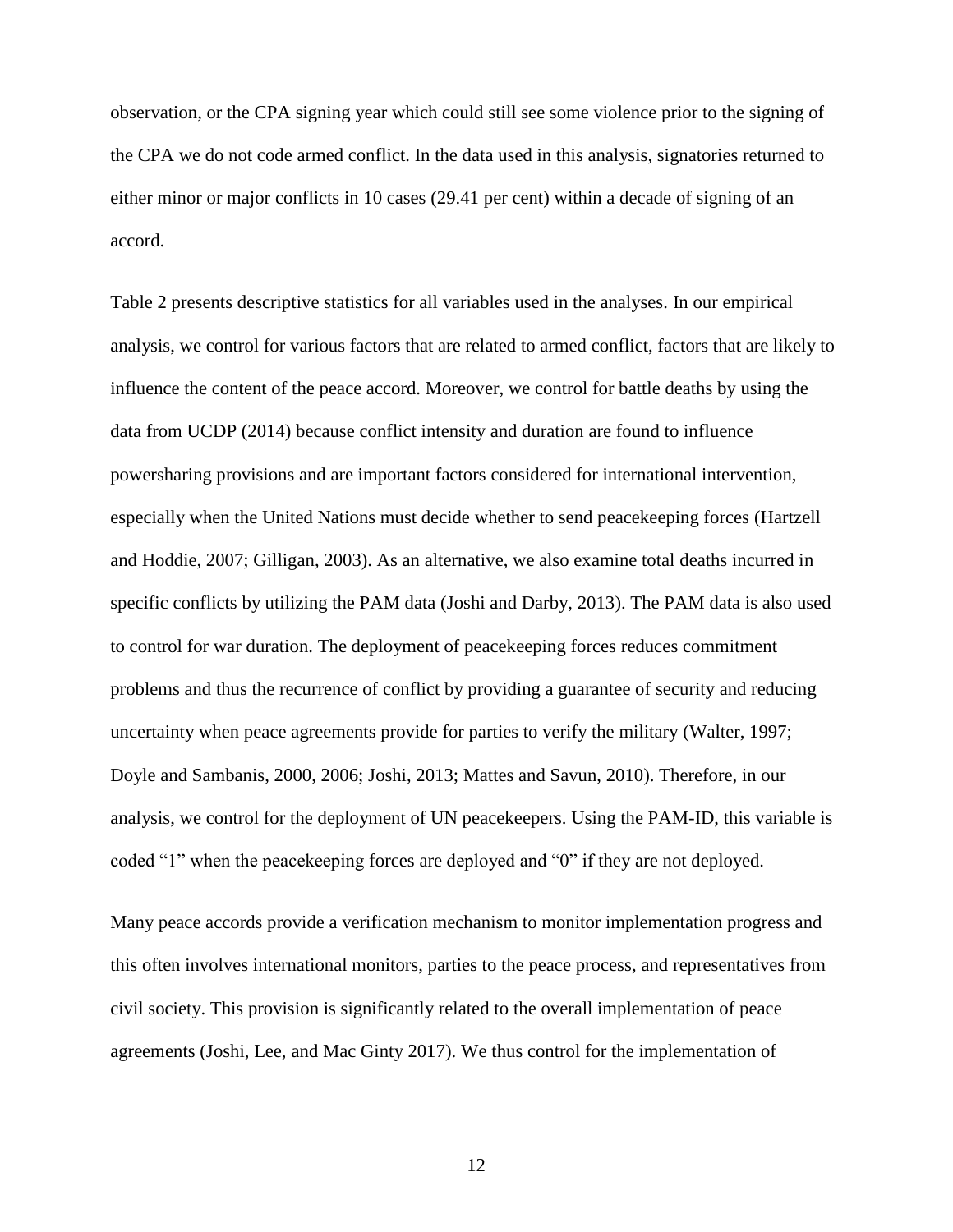verification provisions by using the PAM-ID data. This variable is coded "1" when verification mechanisms are implemented and "0" if otherwise.

### **Table 2 About Here.**

Following previous studies on state capacity and peace agreement implementation (DeRouen et al., 2010), we use infant mortality rates and the total number of armed personnel to examine the influence of state capacity in peace implementation. Similarly, we control for annualized GDP growth rate. Data for these variables come from the World Bank's World Development Indicators (World Bank 2013). Because the analysis of policy documents related to the liberal peace suggests that the promotion of democracy is the most integral part of liberal peace (Joshi, Lee, and Mac Ginty, 2014), and emerging democracies are more susceptible to armed conflict, we control for democracy using the executive constraints (XCONST) indicator from the Polity IV data (Marshall, Gurr and Jaggers, 2013). Constraints on the executive as defined in the Polity IV project refer to oversight on the decision-making power of chief executives. In democracies, the oversight function is often carried out by the legislature or the independent judiciary. We derive a dummy variable coded "1" when the XCONST is high (levels 5-7) and "0" when otherwise. This reflects the high levels of constraints that are often seen with democratic regime types.

Additionally, the media can be perceived to be responsible for fomenting violence and/or encouraging peace processes (Mitchell, 2012; Wolfsfeld, 2004). We use data from Joshi and Quinn (2017) to control for media coverage. Data on media coverage is likely to be overdispersed from case to case because some peace implementation processes receive more media coverage than others. To deal with the data dispersion issue, we take the natural log of this variable.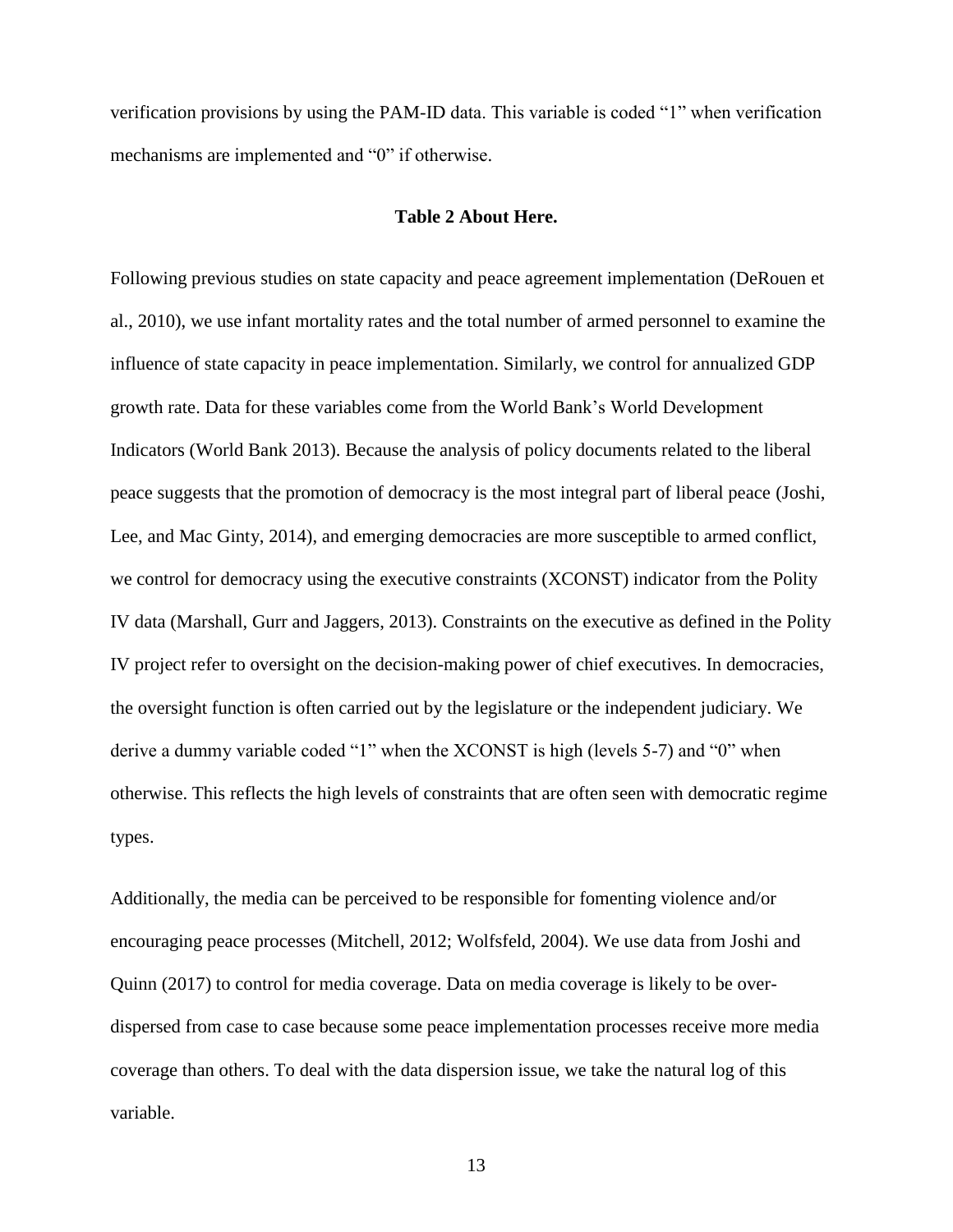A final point on research design is a reminder that the PAM data refers to comprehensive peace accords. Thus partial, minor and un-signed accords lie outside of its remit. Comprehensive accords usually seek a definitive end to violent conflict and cover a wide range of issues beyond security and constitutional issues. They will also seek to include a wider range of conflict actors.

### **Empirical Analysis and Findings**

In analyzing the data, our first question was: "To what extent were peace accord provisions related with the liberal peace implemented?" By this we mean provisions of a peace accord that have a demonstrably liberal heritage, as identified by our interrogation of the seminal peacebuilding documents and the post-1989 peace accords that identified five signifiers of a liberal peace: promotion of democracy, rule of law, human rights, security sector reform and governance reform. Figure 1 presents the implementation rates of liberal peace related provisions, either 10 years after their initiation or when the data coding was stopped. Although full implementation has never happened in cases of post-peace accords since the Cold War, the average implementation score of liberal peace related provisions was 70 per cent. This confirms that the CPA provisions associated with the liberal peace themes were prioritized during the implementation processes. Again it is worth reminding ourselves of the rhetorical and declaratory nature of much peacebuilding, and how aspects of the liberal peace may not necessarily result in liberal means and outcomes.

#### **Figure 1 About Here.**

An examination of PAM-ID data also identified different patterns of implementation. Figure 2 summarizes the overall liberal peace implementation rate for a selection of six peace accords that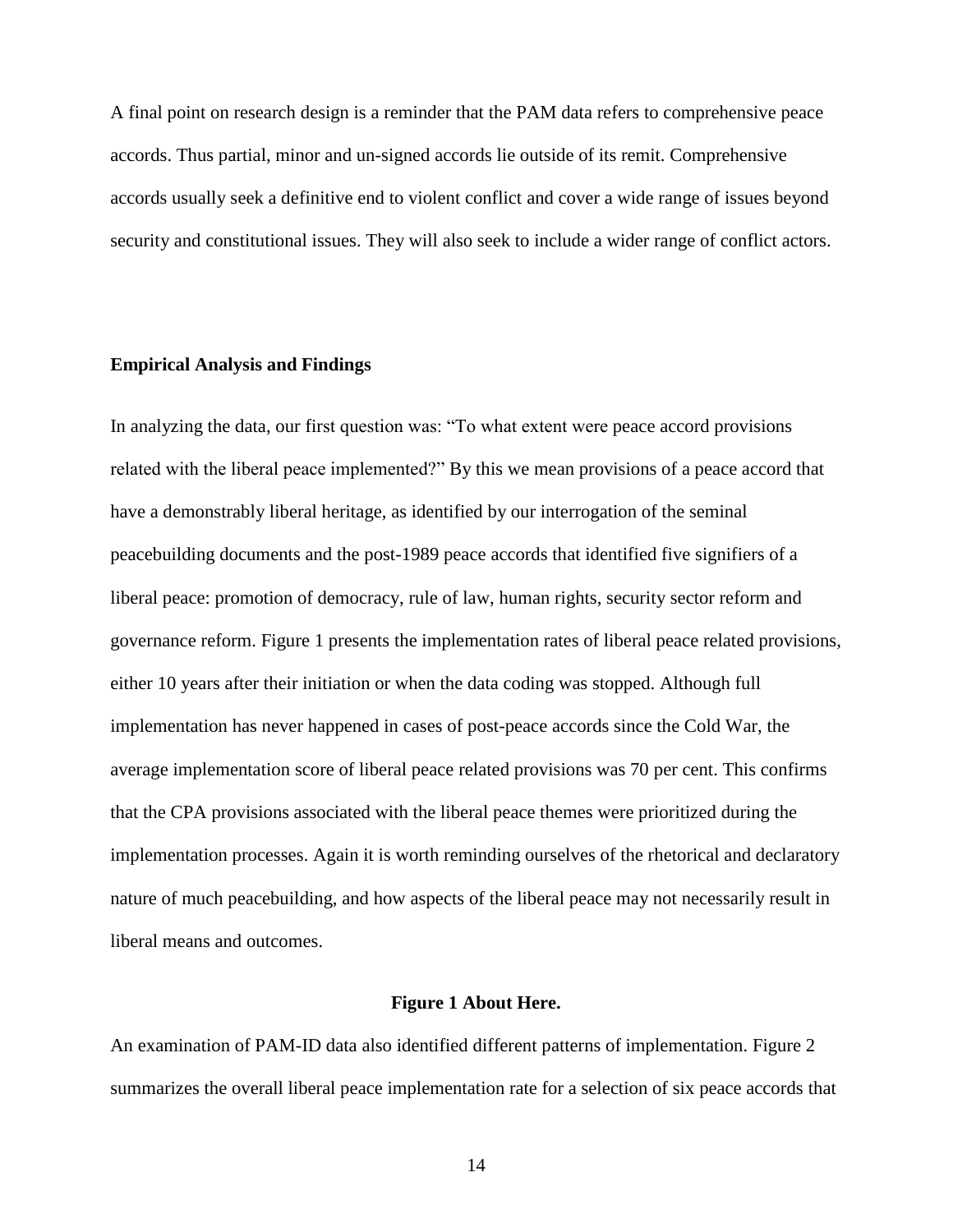experienced UN involvement to various degrees and capacities (the transitional authority in Cambodia to no role in Bangladesh). As can be seen, all peace accords have their own trajectory in terms of how implementation starts and proceeds. This is likely to reflect a complex and context-specific story of international, transnational, national and local politics, and economics that makes cross-case comparison and generic commentary difficult. Some accords achieved a high liberal peace implementation within the first five years of accord (e.g. El Salvador and Mozambique), while others made early progress in implementation before plateauing (e.g. Papua New Guinea). In Bangladesh, the implementation rate did not improve after an initial surge in the first two years. The figures suggest that in many cases there is a gradual implementation process that lasted for a decade or longer. In many studies, the success of a liberal peace is evaluated within two to five years of a peace accord being reached (Doyle and Sambanis, 2000, 2006). These figures, however, demonstrate a gradual implementation of provisions related to liberal peace, and that, in many instances, liberal peace provisions were not fully implemented even after a decade.

#### **Figure 2 About Here.**

Our next goal was to investigate if the implementation of the liberal peace provisions in a CPA avoids the recurrence of armed conflict between signatories. In other words: does liberal peace implementation impact on peace duration? We use the event history or the survival statistical method to determine this (Box-Steffensmeier and Jones, 2004; Cleves, Gould and Gutierrez, 2004). In event history analysis, depending on distribution assumption and tests statistics, various parametric modeling options are available. Theoretically, we expect liberal provisions in a CPA to be implemented over time and the risk of armed conflict recurrence to decline as the overall implementation rate increases. This suggests a typical Weibull or continuous probability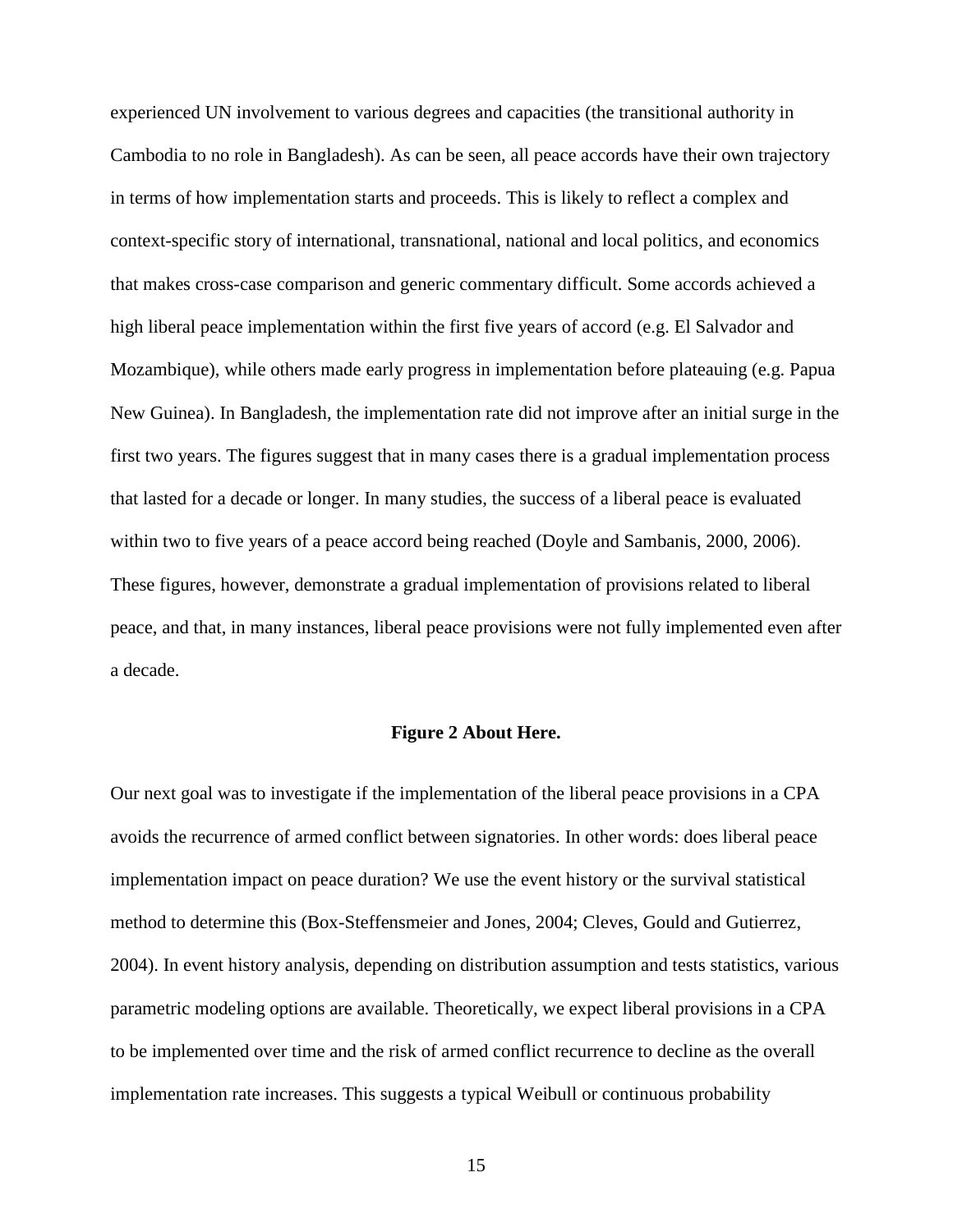distribution pattern. The AIC and BIC test statistics rule out the use of the Cox proportional hazard model.<sup>2</sup> For all models, but Model 1 and 7, the estimated parameter (p) is higher than 1, which suggests that the Weibull model better fits the data.<sup>3</sup> Because we are interested in analyzing peace duration until an armed conflict recurs between CPA signatories, or time to event, we use the Weibull model with the accelerated failure time (AFT) matric (Cleves, Gould and Gutierrez, 2004). The use of AFT matric reports coefficient (not the proportional hazard), which allows easy interpretation of the coefficient. In the context of survival analysis in this study, positive coefficients suggest an increasing rate of peace duration while negative coefficients suggest a decreasing rate of peace duration (peace failure).

Table 3 presents a series of Weibull regression with recurrence of conflict as the failure event. We began with the first model that has *liberal peace implementation* as the only variable in the model. Model 2 builds on Model 1 by including battle deaths and war duration (measures of costs of conflict), infant mortality rate (a measure of state capacity) and media coverage (a measure for domestic and international influence on peace process). Model 3 includes deployment of UN peacekeeping and implementation of the verification mechanism. In Model 4, we control for executive constraints and conflict type. In Model 5, we add annualized GDP growth rate as a control. In Model 6, we substituted battle deaths from all wars to total deaths related to a specific conflict leading up to the signing of a CPA. We also used the number of armed personnel along with infant mortality as a measure of the state capacity.

 $\overline{a}$ 

<sup>&</sup>lt;sup>2</sup> The Bayesian information criterion (BIC) penalize for additional variables in the model, therefore we rely on *Akaike information criterion (AIC). Test statistics not reported.*

<sup>3</sup> Model 4 and 6 for the lenient implementation rate and 10 and 12 for the strict implementation rate were replicated with the Cox proportional hazard method. Results are in the expected direction, but because of test statistics for model specifications and theoretical expectations regarding the shape of hazard function, results from the Weibull model specification are reported.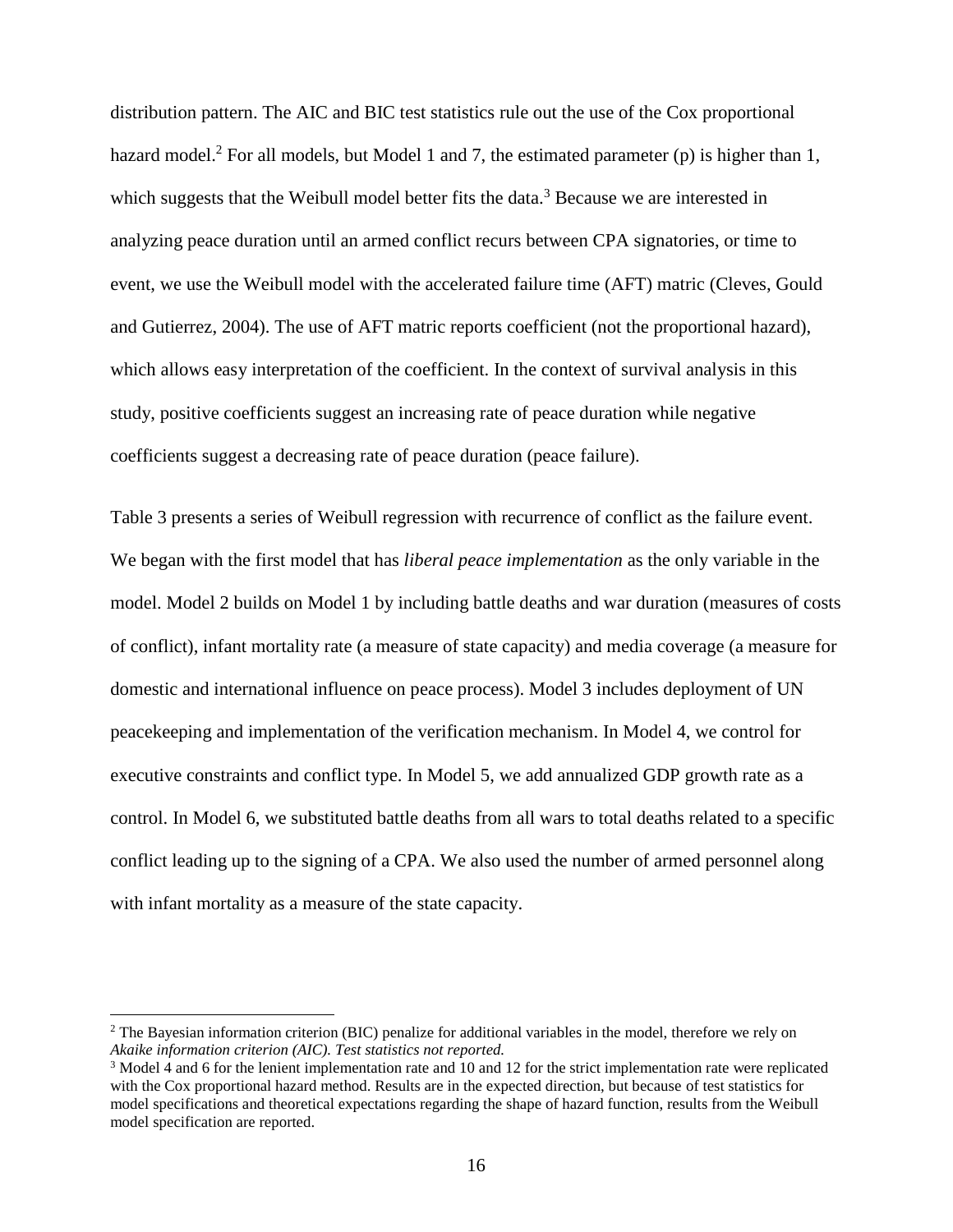### **Table 3 About Here.**

In Model 1, we test direct and unmitigated effects of *liberal peace implementation* as this variable does not include controls for other confounding factors. We find statistically significant support for the implementation of liberal peace related provisions ( $p<0.001$ , Model 4). This finding is replicated across all models (2-5). These consistent findings support the theoretical argument that the implementation of liberal peace provisions significantly increases the duration of peace or reduces recurrence of armed conflict between signatories. Based on model 4 in Table 3, we estimated that a one percent increase in liberal peace implementation rate leads to a 9 percent  $[100*(1-(\exp(-\hat{p}\hat{\beta}))) = [100*(1-(\exp(-2.403*0.041)))]$  increase in the duration of peace between signatories who signed the CPA. In other words, in those post-CPA countries where the liberal peace implementation rate was 75 per cent, we see an increase in the chance of durable peace by at least two times compared to those post-CPA countries where the implementation rate was just 25 per cent. These findings are robust and substantial.

In Model 2, we find negative and statistically significant support for the *infant mortality rate* impacting on peace durability ( $P<0.05$ , Model 4). This suggests that countries with a higher *infant mortality rate* often see a recurrence of armed conflict. This finding is consistent across all models. On the contrary, and as expected, we find a positive and significant effect of GDP growth rate on the durability of peace ( $p<0.05$ ). This finding indicates the relationship between economic growth and the durability of post-conflict peace. Many countries also tend to adopt a liberal market economy in the post-CPA period. Therefore, a portion of economic growth might be a function of the adoption of economic reform consistent with the liberal peacebuilding framework.<sup>4</sup> Similarly, *media coverage* has a negative and statistically significant relationship

 $\overline{a}$ 

<sup>4</sup> We did not test whether the post-CPA GDP growth could be attributed to the post-CPA economic reform.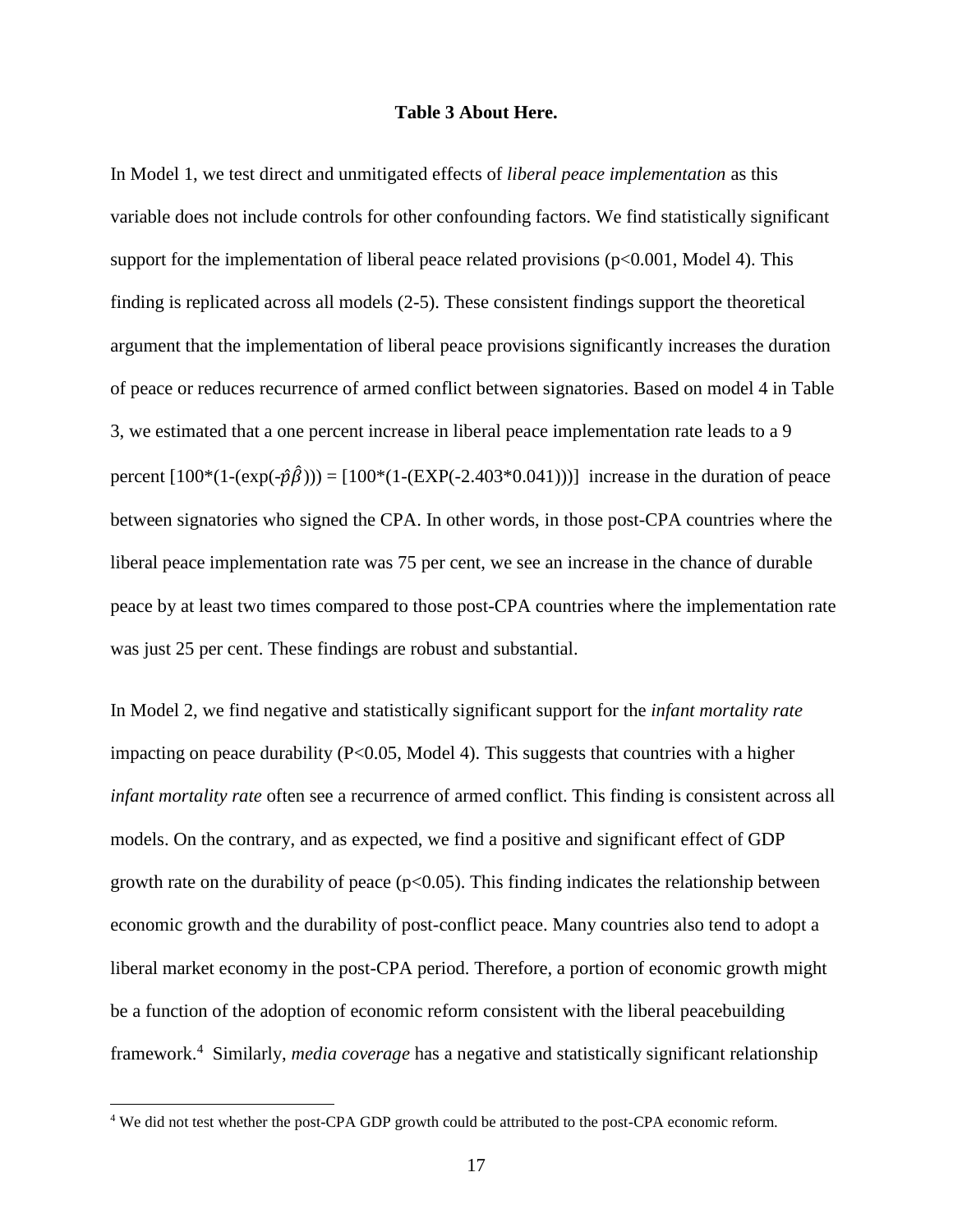with the recurrence of armed conflict across all models. While we expected *media coverage* to bring international attention and possibly hold the government and former rebel leaders responsible for implementing peace agreements, we find instead that media interest foments violence even after CPAs are negotiated and put through the implementation process. The most logical explanation, however, is that the *media coverage* increases in instances of failed peace processes or in environments where implementation has failed.

After adding the *UN peacekeeping* and *verification mechanisms* variables in Model 3, the *battle deaths* variable becomes positive and significant (p<0.05), which suggests peace durability after heavy human death tolls. This remains true in Model 4 as well. The *UN peacekeeping* variable has a positive and significant effect in model 3 and 4 ( $p<0.10$ ). Although marginally significant, this finding aligns with the results of earlier studies of the relationship between UN peacekeeping and peacebuilding success (Doyle and Sambanis, 2000, 2006).

The *verification mechanism,* which is instituted by the accord itself and often includes representatives from the government, the rebel group(s), and international and civil society actors, is negative and significant. This finding is surprising because prior studies have emphasized how unbiased verification regarding military strength on both sides can resolve information uncertainty thus giving them the confidence to persist with the peace process/peace deal (Mattes and Savun, 2010). This does not mean, however, that CPAs with a *verification mechanism* in place lack implementation. In fact, Joshi, Lee, and Mac Ginty's (2017) analysis of the same PAM dataset finds that verification mechanisms have a positive and robust influence in the overall implementation of the CPA provisions. In the analysis performed here, there was no evidence of significant support of war duration, executive constraints, conflict type, total deaths and armed personnel.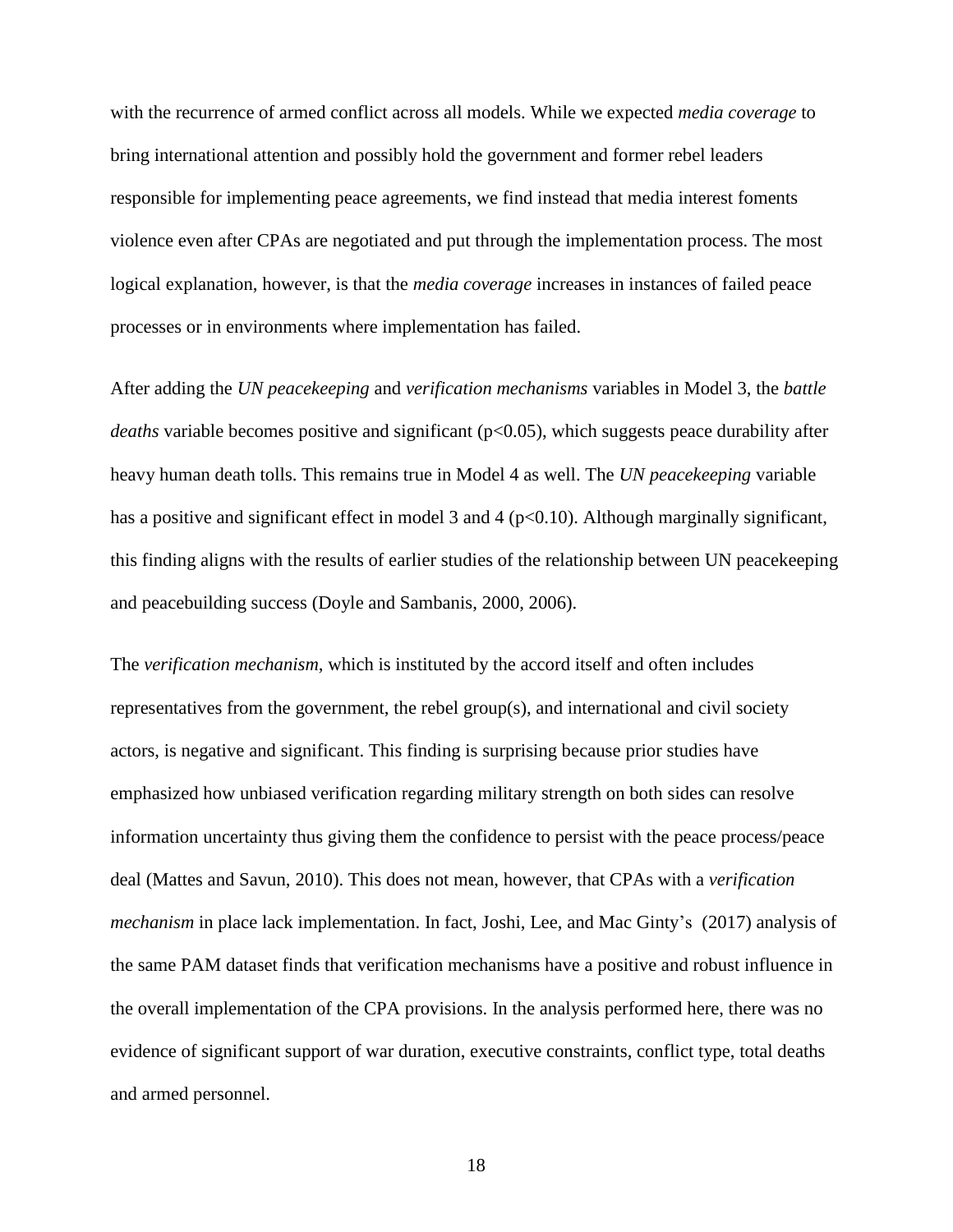This finding, instead, reflects the procedural and practical limitations that conventional verification mechanisms possess. For instance, many peace processes with strong verification mechanisms completed the implementation of peace accord provisions within two years of initiation (e.g., Tajikistan, Bougainville, Macedonia, Cambodia, Mozambique, Burundi, Guinea-Bissau). However, external efforts for speedy implementation, although in line with an agreed implementation timetable, may fail to reflect national military factions' security and political concerns. In Cambodia, the Khmer Rouge considered it unexpected and biased that the UN Transitional Authority (UNTAC) demanded strict respect for the Paris Peace Accords with little pre-consultation (Heder, 1999). Moreover, such a verification mechanism may also create obstacles in the implementation process itself. For instance, data provided to or by those charged with verification might differ from perceptions on the frontline, perhaps parking security fears among parties. Despite UNTAC's institutional and procedural arrangements for neutral verification, the Khmer Rouge thought the subsequent demilitarization procedures paid them unfair attention while ignoring their counterparts' 'fake disarmament' (Doyle, Johnstone and Orr, 1997:118-121). The danger in circumstances like this is that verification mechanisms provide evidence not of the implementation of a peace accord, but of the perceived bad faith of the other side and so may prompt a resumption of violence. Hence, feeling betrayed by its previous advocates, such as China and Thailand, the Khmer Rouge in Cambodia declared that it would refuse to collaborate with UNTAC only eight months after it had signed the peace accords (Heder, 1999; Lizée, 1999).

In prior studies, the role of UN peacekeeping operations was often credited with promoting liberal peace or peacebuilding success (Stedman, 2003; Doyle and Sambanis, 2006). Our analyses, to some extent, help us support this link. For example, we found unmitigated effects of liberal peace implementation on peace duration. This is represented in Figure 3. As can be seen in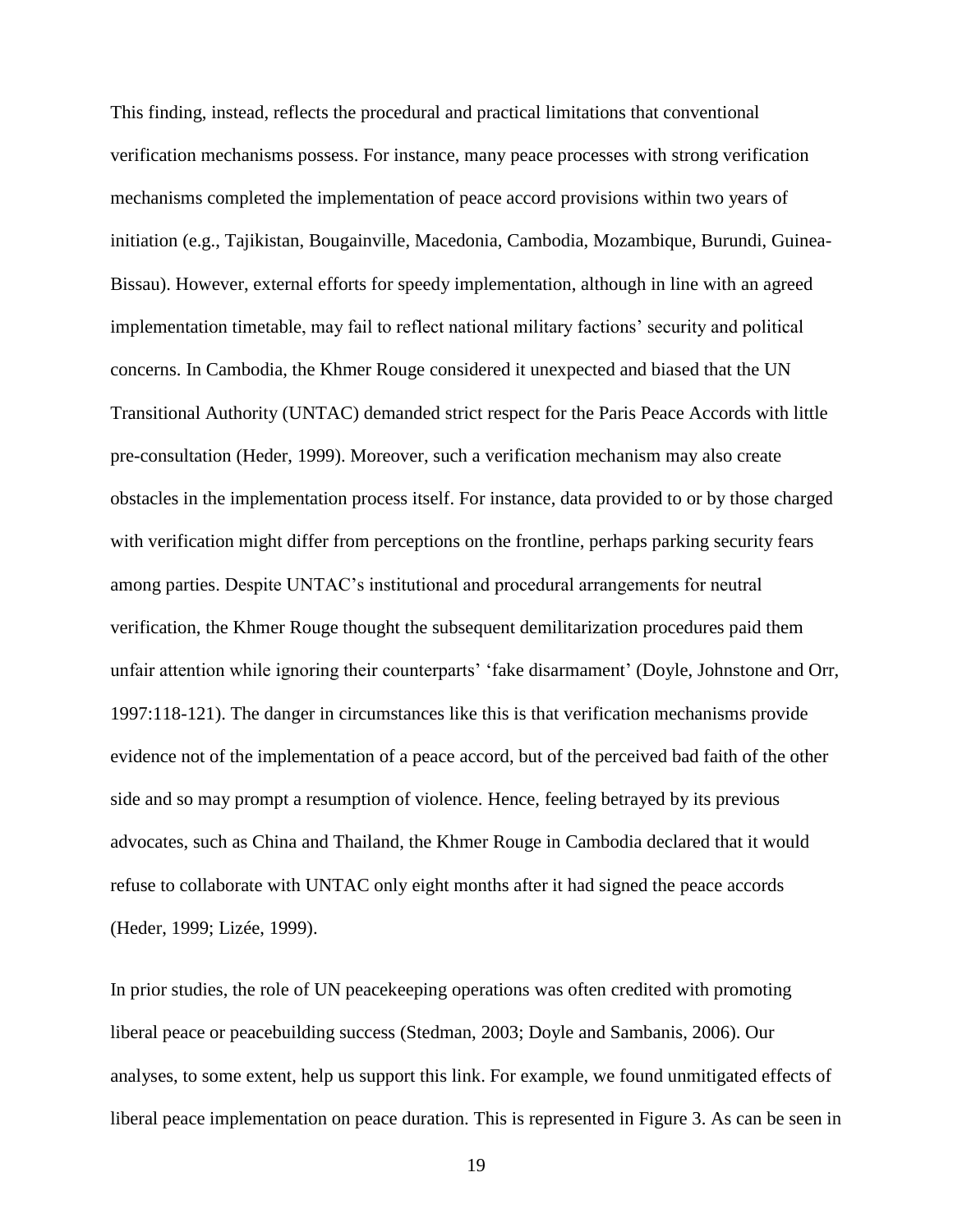the first part of the Figure (3a), when liberal peace implementation is significantly higher (75 per cent or more), recurrence of armed conflict is less likely compared to mid-range (50 per cent), lower (25 per cent) or no implementation. This finding suggests that irrespective of UN peacekeeping deployment, a higher liberal peace implementation leads to a more durable peace between signatories. However, the deployment of UN peacekeeping significantly influences peace duration when the liberal peace provisions are either not implemented or do not achieve a high implementation rate. This effect can be seen in the second part of the figure (3b), which replicates the first part accounting for the deployment of the UN peacekeeping forces.

In other words, the roles and influence of peacekeeping is different depending on the progress of the liberal peace implementation. This finding is understandable since a few key provisions of liberal peacebuilding (e.g. military reform, demilitarization, demobilization and reintegration of ex-combatants, repatriation of refugees and IPDs) are closely associated with the objectives of UN peacekeeping. In the cases where more liberal peace provisions are implemented, the urgent security issues with which peacekeeping is primarily concerned are more likely to be addressed. In contrast, when the above security-related provisions are not implemented and the risk of security destabilisation is high, the operation of external military troops makes a stronger contribution as a deterrence force.

From a theoretical perspective, this finding offers more nuanced information on the roles of peacekeeping in maintaining peace in post-conflict societies than many previous studies that examined its overall impact (Doyle and Sambanis 2006; Fortna 2004; Greig and Diehl 2005; Joshi 2013; Joshi and Mason 2011; Walter 1997). Moreover, this finding has significant policy implications. The deployment of UN peacekeeping is costly given the time required to get consensus among permanent members in the Security Council and the financial resources and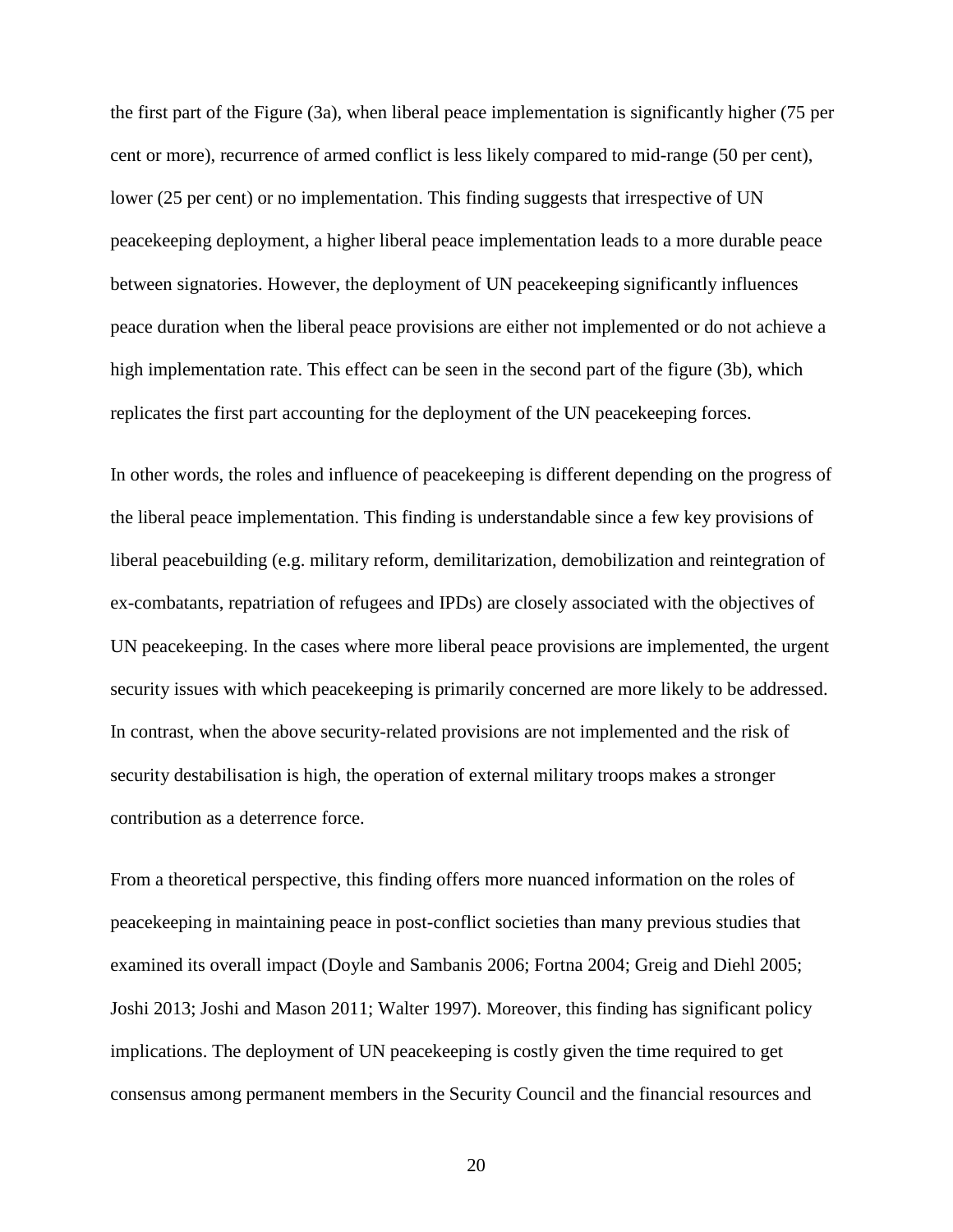logistics involving the deployment, and security of the peacekeeping troops on the ground (Bosco, 2013; UN Peacekeeping, n.d.). Moreover, a recent study based on the PAM dataset also suggests that the deployment of external peacekeeping troops may deter the implementation of peace accords (Joshi, Lee and Mac Ginty 2017). Hence, there is a need for carefully planning the forms and procedures of external peacekeeping involvement. If we know in advance some probability of the extent to which the liberal peace provisions will be implemented once the CPA is signed, the deployment of UN peacekeeping forces may or may not be necessary to sustain the peace.

Moreover, the positive contribution of UN peacekeeping can be further confirmed by examining the liberal peace implementation rate with UN peacekeeping. Considering 12 cases where UN peacekeeping troops were deployed, the average of lenient implementation rate of liberal peacerelated provisions is 74.58 per cent, while the average of the cases with no peacekeeping was 65 per cent. This implies that UN peacekeeping positively contributes to the implementation of liberal peacebuilding, and when the liberal peace is not well implemented, to the maintenance of a minimal level of peace.

#### **Figure 3 About Here.**

### **Robustness and Endogeneity Tests**

One could argue that the way we have derived the *liberal peace implementation* rate does not distinguish between accords that contain more liberal peace provisions and those that have few such provisions. This is because some accords contain 3 provisions while others contain 23 provisions. When implemented fully, provisions will have the same implementation rate. Models 6-10 replicate models 1-5 with a rescaled liberal peace implementation rate variable in a way that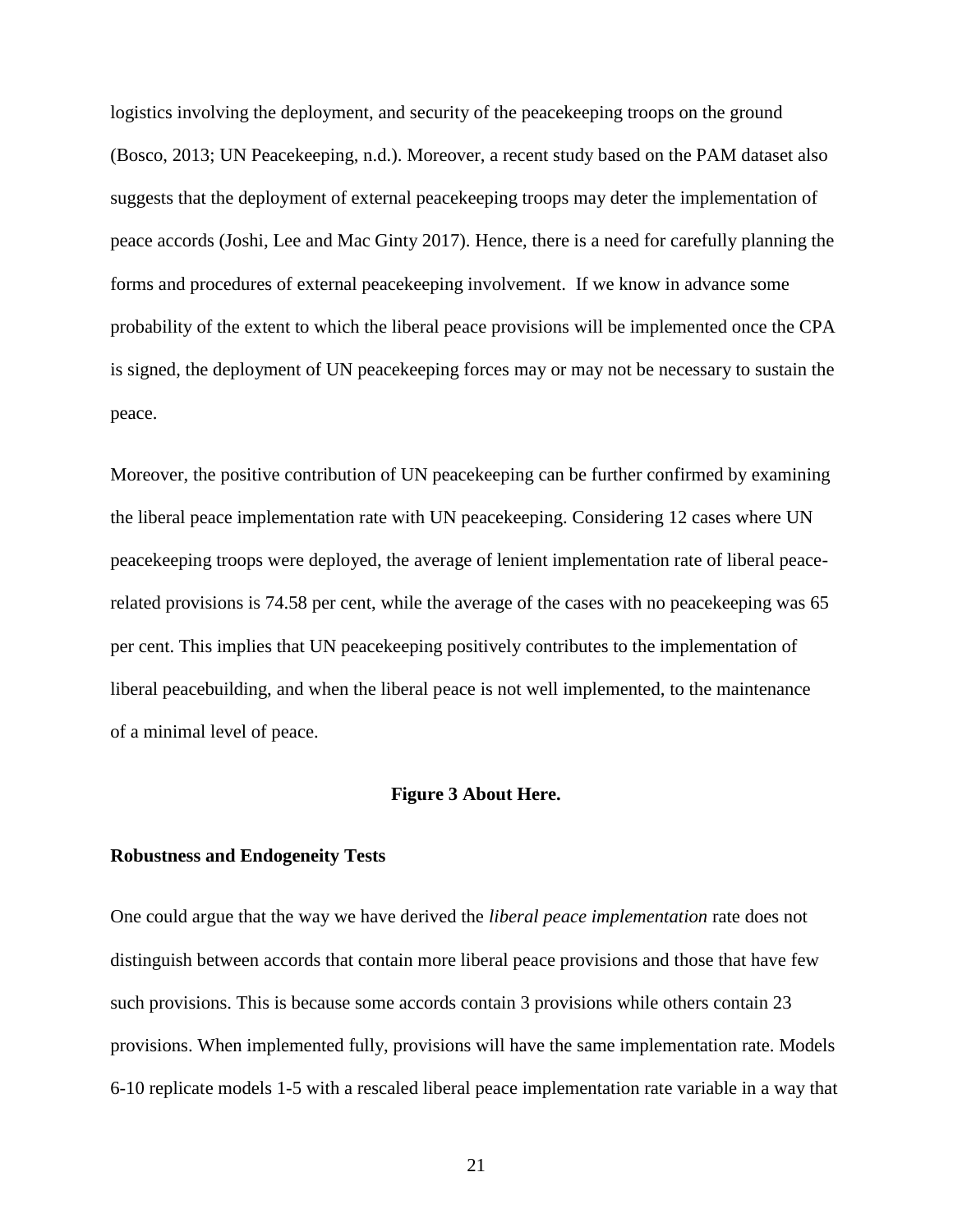takes all liberal peace provisions into account when calculating the liberal peace implementation rate. For example, a CPA that has 3 liberal peace provisions will get a  $[(3*3)/(23*3)]*100 =$ 13.04 per cent implementation rate for full implementation compared to 95.65 per cent implementation [(22\*3)/(23\*3)]\*100 for an accord that has 22 out of 23 liberal peace provisions. This is a significant change in the way the independent variable was measured in Model 1-6. Results from this change are reported in Model 7-12 in Table 3. After this significant change in the main independent variable, however, the effect of liberal peace implementation on peace duration is still in the expected direction and highly significant ( $p<0.001$ ).

Table 4 presents two additional models (Model 13 and 14) that include two variables to capture a number of liberal peace provisions as well as a number of non-liberal peace provisions. This allows us to contextualize the liberal peacemaking approach as it unfolds in a real setting. When the rate of implementation is the same, can the number of liberal peace provisions negotiated in a CPA influence the durable peace? As can be seen, provisions themselves are not significant when examined alone with the implementation rate both in lenient and strict tests.<sup>5</sup> This lends support to our argument that the liberal peace provisions or the scope of liberal reform as negotiated in the accord are not sufficient if they are not implemented.

Moreover, because we derive a standardized score for implementation of liberal peace provisions in CPAs and do not make a distinction between the importance of individual provisions, one could suggest that some provisions are critically important in a time of transition from war to peace (e.g., powersharing, military reform etc.) than provisions that can be addressed once peace is more durable (e.g., children's rights, indigenous people's rights etc.). It is logical that some peace process actors choose to prioritize the implementation of certain provisions in earlier

 $\overline{a}$ 

<sup>&</sup>lt;sup>5</sup> We also performed bivariate tests both lenient and strict and the provision variable is not significant.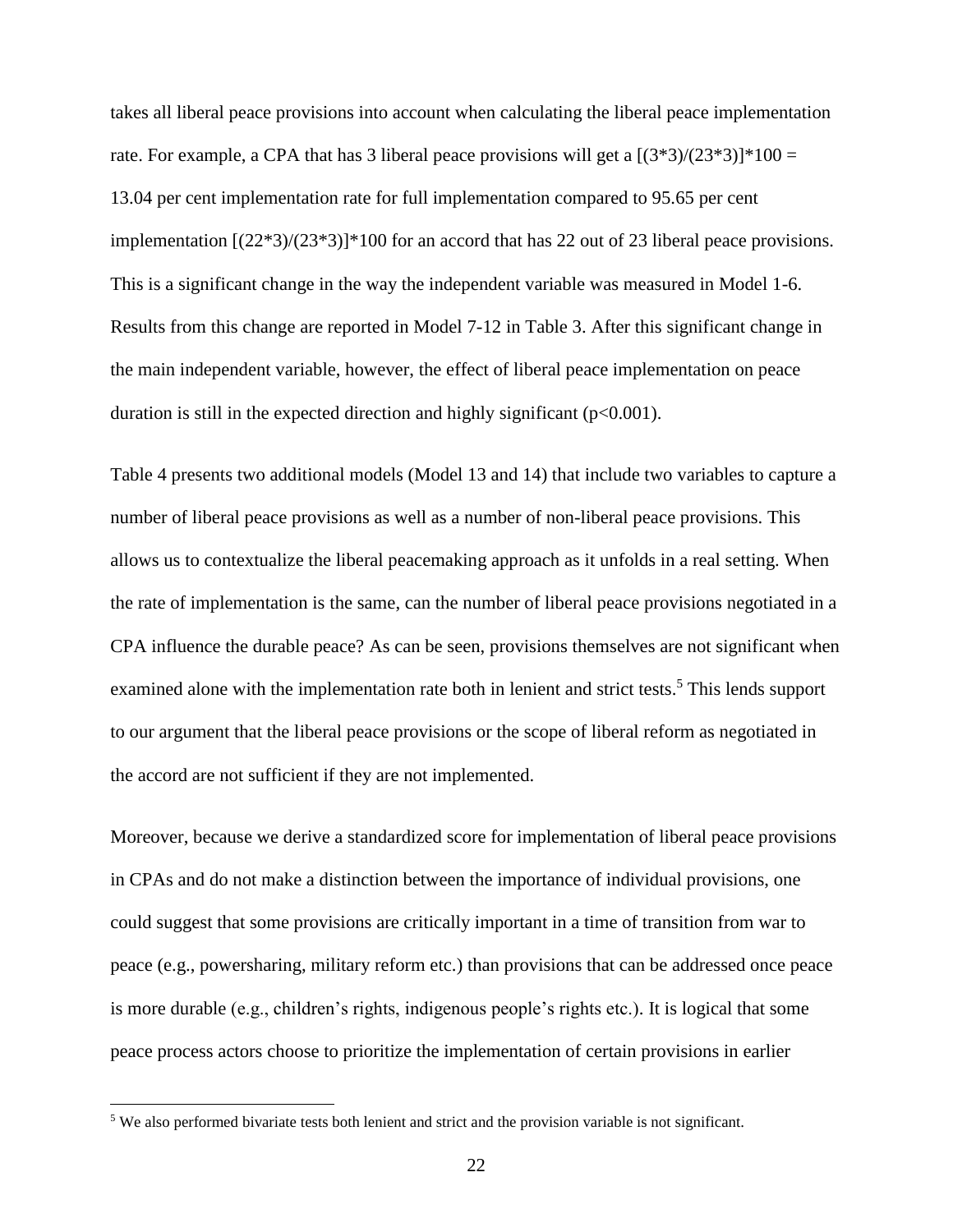phases to build confidence and trust between former adversaries and then focus on other provisions in later phases. However, in most cases, provisions in peace agreements are not meant to be implemented independently. Many of these provisions are implemented concurrently and the processes are very much sequential and interrelated, which makes it difficult to isolate the implementation of some provisions from others in empirical analysis. As can be seen in pairwise correlation tests (Table 4), almost all provisions are statistically correlated with each other.

#### **Table 4 About Here.**

One could also argue that liberal peace implementation processes are endogenous to factors that potentially influence the armed conflict recurrence as well as liberal peace implementation. In their study, Hartzell and Hoddie (2007: 58) find that protracted conflict determines the powersharing provisions in peace accords. Work by DeRouen and Sobek (2004) finds state capacity to influence civil war duration and outcome. Similarly, DeRouen et al (2010) find state capacity to influence peace implementation. In our analysis, we include war duration, battle deaths and UN peacekeeping variables which explain civil war settlement itself. Similarly, the inclusion of the infant mortality rate, GDP growth rate, and the armed personnel variables enables us to view state capacity in terms of the state's ability to deliver public goods (infant mortality rate) as well as the state's coercive power and its projection.

The implementation data generating process is also another potential source of endogeneity. This would be the case here if the implementation rate (independent variable) is influenced by the post-CPA peaceful environment (dependent variable). In our empirical analysis, we use the PAM implementation data, which is collected independent of whether the armed protagonists went back to conflict or not after they signed the CPA (see Joshi and Darby 2013; Joshi, Quinn, and Regan 2015). Out of 34 CPA cases, signatories went back to armed conflict in 10 cases. This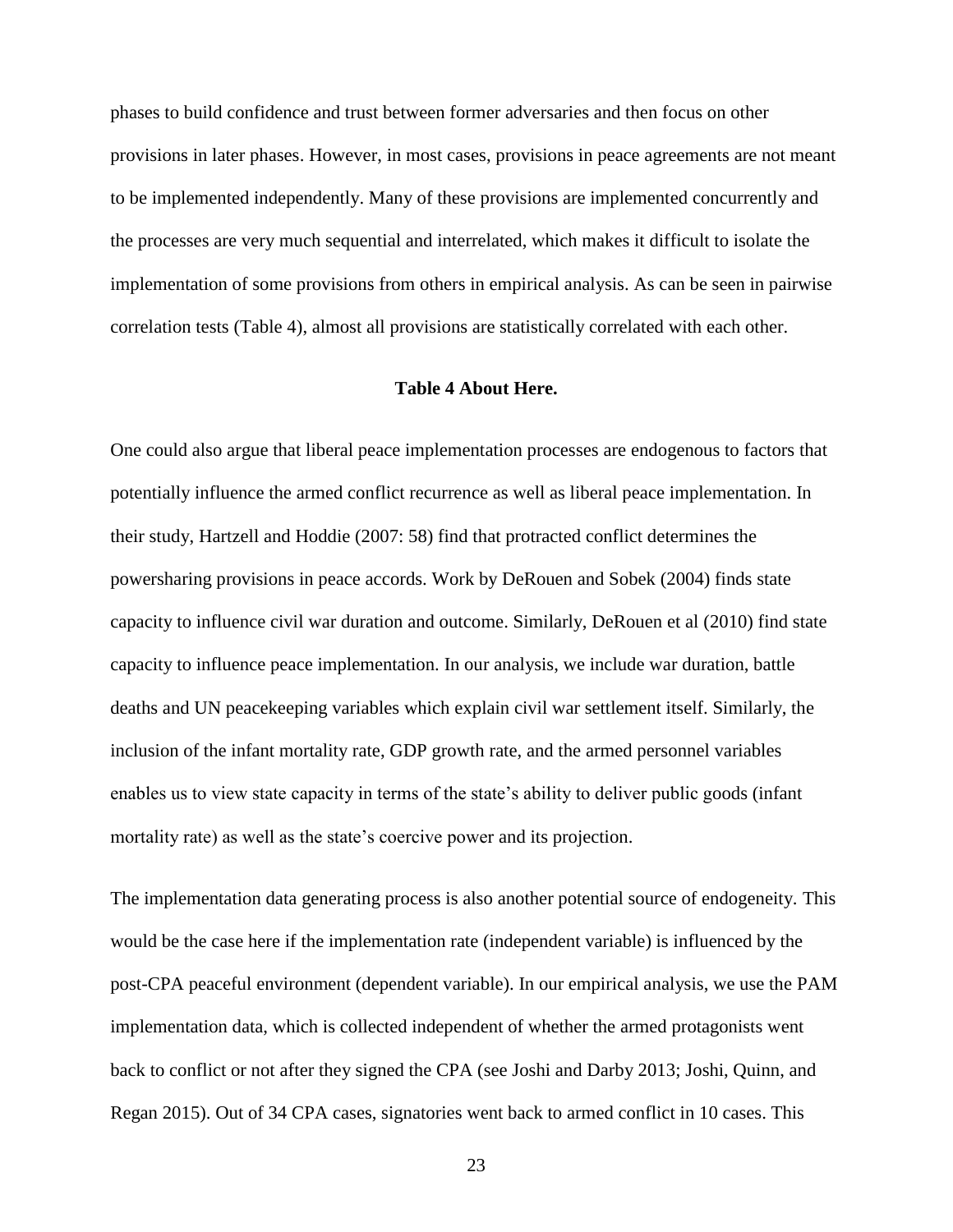however does not mean that the implementation did not proceed in those cases. Regardless of violence, in all cases implementation proceeded except for Sierra Leone's 1996 accord and Angola's 1994 accord. The PAM project stopped collecting implementation data for Sudan's 2005 CPA in 2011 after the independence of South Sudan.

It is also possible that implementation of liberal peace provisions and durable peace are both influenced by the willingness of actors to implement liberal peace provisions. As our data suggests, there is significant variation in liberal peace provisions as well as the implementation of those provisions across CPA cases. The willingness of policy makers to implement liberal peace provisions could be affected by the prospect for stable negative peace. Hence, it should be acknowledged that the causal relationship between the liberal peace implementation and the duration of negative peace cannot be substantiated further without information about the willingness of actors. Nevertheless, the statistical robustness of our findings proposes a strong correlation between the liberal peace nature and peace duration, which offers a solid empirical foundation for further studies.

#### **Concluding discussion**

The key finding of this article challenges the widely shared notion in normative discussions that the liberal peace has barely done any good. The article suggests that the duration of peace is improved if the liberal aspects of peace are included in peace accords and subsequently implemented. A one per cent increase in the liberal peace implementation rate leads to a nine per cent increase in the duration of peace between the signatories who signed the CPA. Although the articulation of the causal relations between them requires further studies, the clear correlation as well as other research findings suggest that the liberal aspects of peacemaking should be taken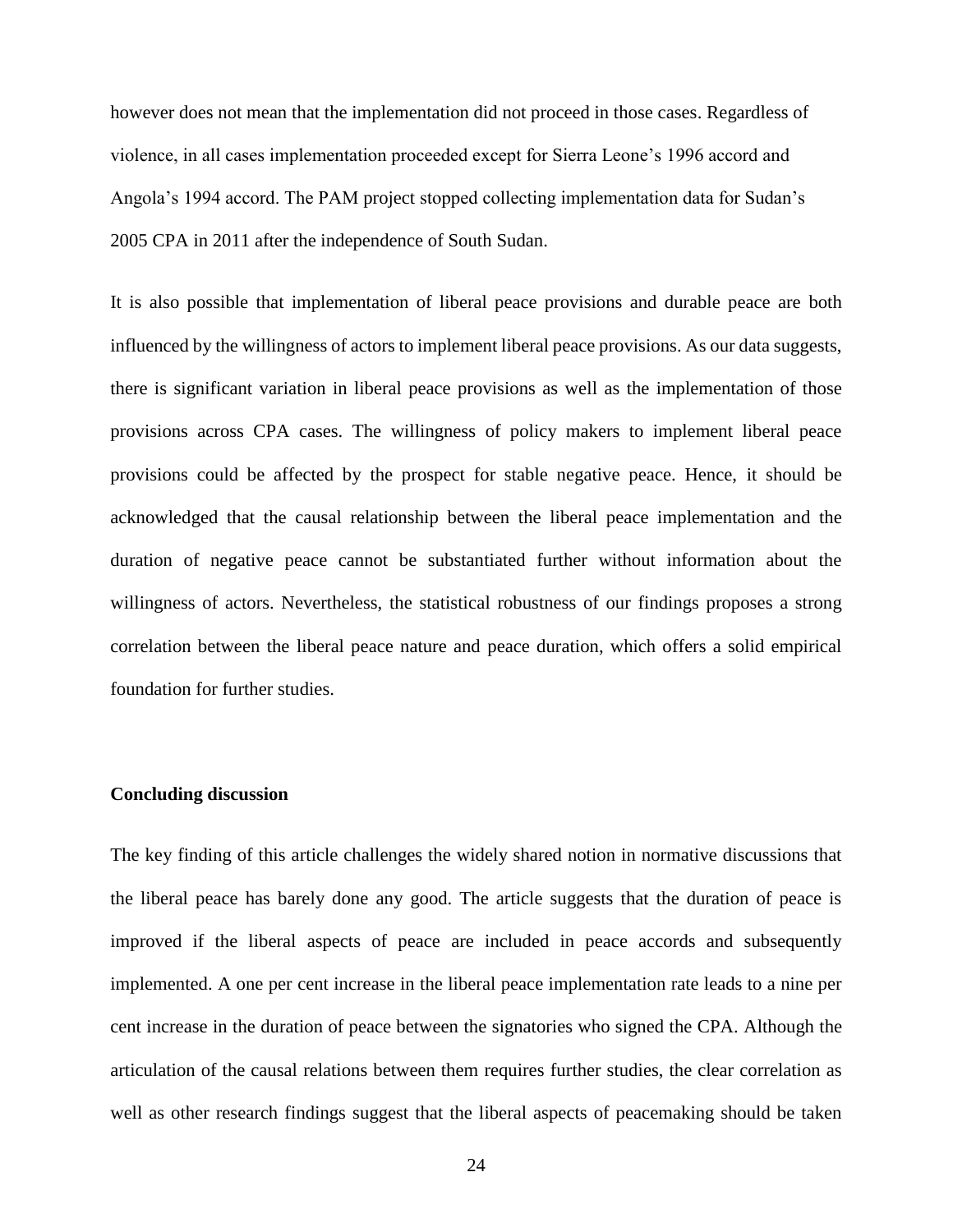seriously as they are a predictor of the longevity of peace. While the conventional critiques on the various limitations of the liberal peace are still valid, the evaluation of the roles of the liberal peacebuilding should be done in a more nuanced way, observing both the positive and negative dimensions of this approach to peacemaking. Especially during the chaotic periods in the aftermath of armed conflicts, the implementation of liberal elements may have a positive influence in deterring the remobilisation of military movements and stabilising security. To put it another way, this means that coercive and illiberal forms of peace are short-lived and therefore potentially counterproductive.

This finding revisits the validity of previous academic debates on the liberal peace and calls for more nuanced approaches to the roles and functions of the liberal peace elements in post-conflict peacebuilding. To reiterate, the difference between the duration of peace and the quality of peace should be acknowledged. Many critiques of liberal peacebuilding concentrate on the latter rather than the former. By using the term 'no war, no peace', studies argue that a poor quality 'peace', marked bys continuing divisions, poverty, authoritarian rule, and lack of freedom, can persist without a resumption of large-scale violent conflict (Baghdasarian and Yunusov, 2005; Mac Ginty, 2006; Kappler, 2013). Many post-peace accord states (e.g., Bosnia-Herzegovina) have experienced serious public dissatisfaction with the peace accord and post-accord living standards, yet they have not reverted back into civil war (Magill and Hamber, 2011). Nevertheless, this study suggests that the progress in the liberal peace may play positive roles, at least, in maintaining negative peace in the aftermath of civil war.

We cannot construct an axiomatic causal link between liberal peace implementation and peace duration. Multiple factors may be at work to explain the duration of a 'peace' including the exhaustion of potential combatants and a range of exogenous factors such as regional dynamics or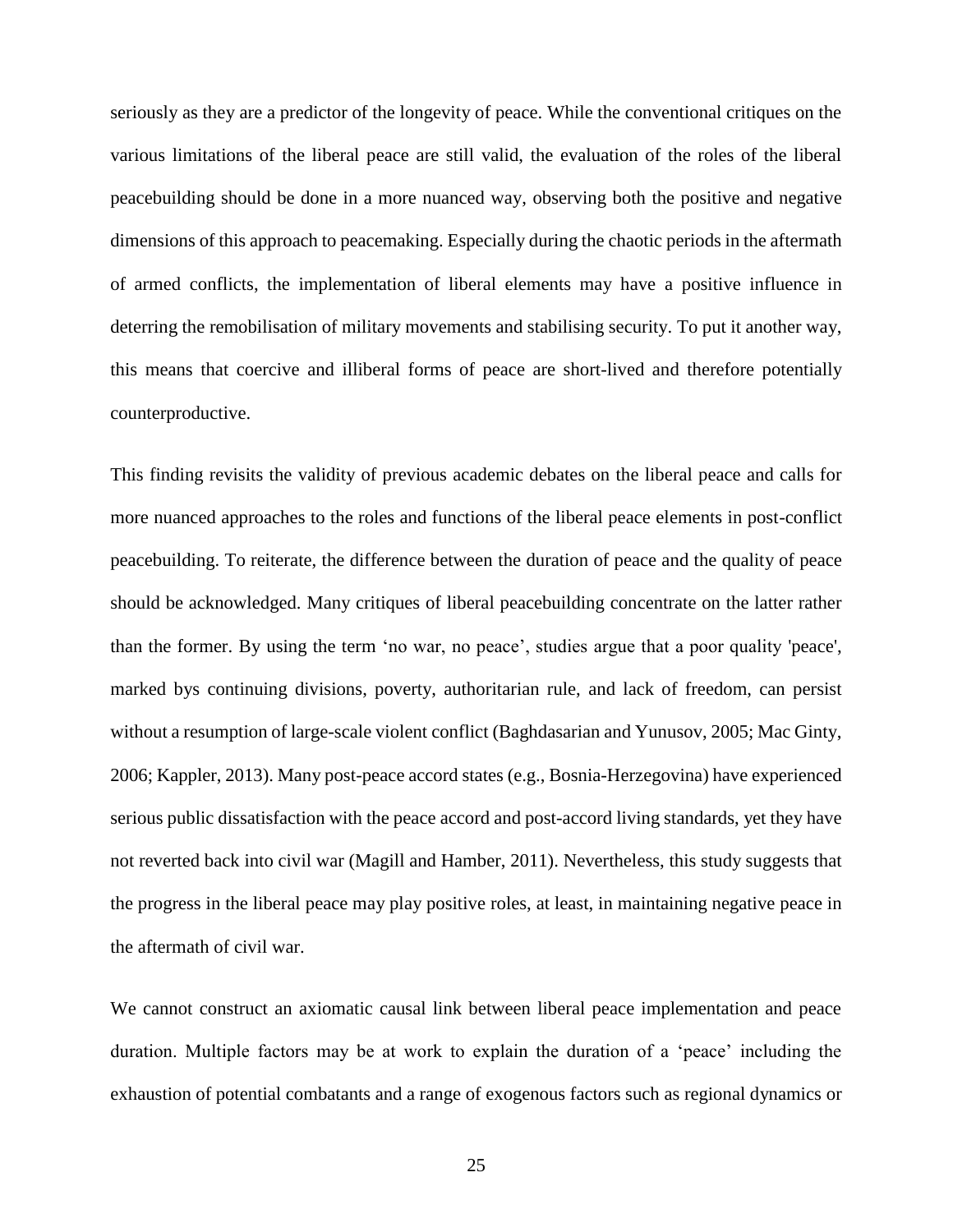the state of the global economy. Moreover, when the long durée of a peace is examined in a particular society (for example, Northern Ireland) then we can see that notions of linear time in homogenous units are problematic (Loftus, 2013). Our focus is admittedly short-termist in this sense, but it is worth noting that much of contemporary peacemaking occupies the short-term realm.

In addition, this study examined two types of field deployment (peacekeeping forces and verification mechanisms) and how they interact with peace accords that may be compliant with the liberal peace. Our findings suggest that the deployment of UN peacekeeping alongside a liberal peace accord has a positive impact on the duration of peace. Somewhat counter-intuitively, the institution of peace accord verification mechanisms does not have a positive impact although there may be timing and sequencing issues at play in explaining this finding in that verification mechanisms may be most active at particular periods in a peace process/peace accord lifecycle.

Moreover, while the evaluation of cases included in the analysis suggests overwhelming support for our argument, this study does not examine systemic peace within the country. Violence may occur in some parts of the country or be below a threshold required to be included in databases on conflict. While many security incident databases capture violent incidents, they are less well equipped to capture the tensions and exclusions that amount to structural or indirect violence. Moreover, the implementation of formal aspects of a peace accord is likely to be only one aspect of a post-accord peacebuilding process. Peace accords often concentrate on the public, legal and political realms of peacemaking, which may include constitutional reform, and various statebuilding, governance and security sector reform tasks. Many other issues may legitimately be regarded as part of a peacebuilding process (e.g., land reform, infrastructure support, programmes focusing on people-to-people behavior) but these are seldom formally included in peace accords.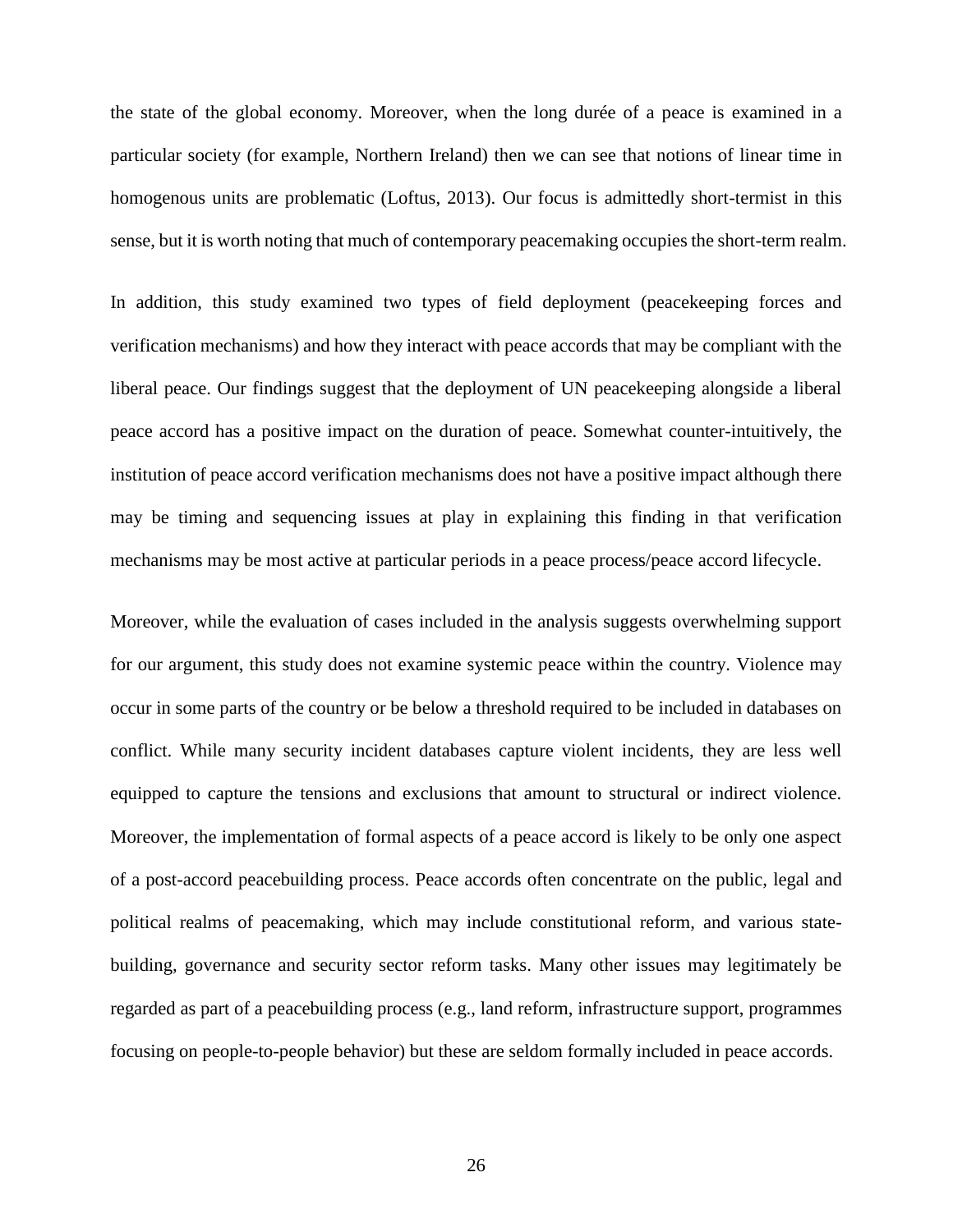Having said this, our examination presents the need to scrutinize more thoroughly the content and implementation emphases of peace accords. The extent to which a peace accord is 'liberal' in the sense of covering key liberal peace tropes like human rights and the promotion of democracy, and the extent to which these aspects are implemented, have an impact on the duration of peace. The findings highlight the need to unpack and scrutinize more thoroughly the complex roles of liberal peacemaking. We should not see peace accords as undifferentiated and uniformly positive political phenomena. Hence, finer-grained research to understand the precise relationships between institutions and liberalism is required. For instance, do the liberal aspects of peace accords, such as human rights legislation, require the building of particular types of institutions? There is also a need to disaggregate the various tropes within the liberal peace. It is clear that the liberal peace is best treated in the plural rather than as some sort of monolithic leviathan.

It is a task for future research, in this sense, to measure the different social and political impacts that the areas of the liberal peace reforms have on the development of post-conflict peacebuilding. This notion of disaggregating the contents of the liberal peace, and contextualizing it, also suggests the necessity for a conceptual endeavor to look afresh at the concept of the liberal peace. Among some areas of the literature, it has become a by-word for power politics cloaked in a liberal sounding verbiage. This may suggest that a future intellectual task can rescue liberalism (at least those positive aspects that qualitatively improve peace) from 'the liberal peace' that is often regarded as illiberal.

### **References**

Baghdasarian, L. & Yunusov, A. (2005). *The limits of leadership: Elites and societies in the Nagorny Karabakh.* London: Conciliation Resources.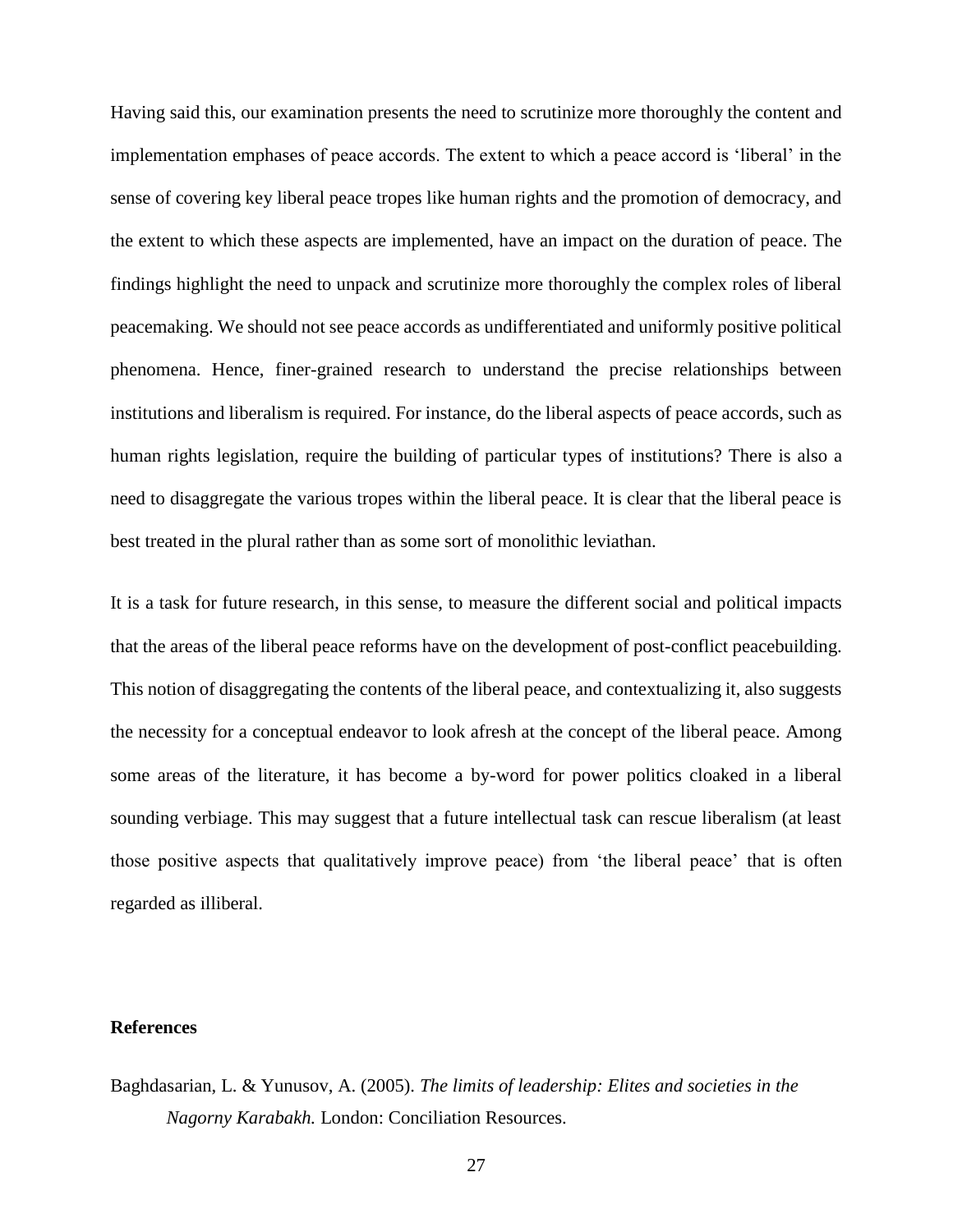- Bell, C. and J. Pospisil (2017) 'Navigating Inclusion in Transitions from conflict: The formalized political unsettlement', Journal of International Development, Online First.
- Bellamy, J. A. and Williams, D. P., (2010) *Understanding Peacekeeping,* Polity Press, Cambridge.
- Bosco, D. (2013). The Price of Peace: How much is a UN blue helmet actually worth? *Foreign Policy* (30 May 2013).
- Box-Steffensmeier, J. M. & Jones. B. (2004). *Event History Modeling: A Guide for Social Scientists.* Cambridge: Cambridge University Press.
- Brown, C. (2002) *Sovereignty, Rights and Justice: International Political Theory Today.*  Cambridge: Polity.
- Cederman, Lars-Erik, Andreas Wimmer, and Brian Min. 2010. "Why do ethnic groups rebel?: New data and analysis." *World Politics* no. 62 (1):87-119.
- Chandler, D. (2010) *International Statebuilding: The rise of post-liberal governance.* London: Routledge.
- Chandler, David, (2006) *Empire in Denial: The Politics of Statebuilding*, London: Pluto Press.
- Chopra, J. (2000) The UN's Kingdom of East Timor, *Survival* 42 (3): 27-40.
- Clapham, Christopher S. 1998. "Introduction " In *African Guerrillas*, ed. Christopher S Clapham. Bloomington, IN: Indiana University Press. 1-18.
- Cleves, M., Gould, W., & Gutierrez, R., (2004) *An introduction to survival analysis using Stata.* College Station: Stata Press.
- DeRouen, K. & Sobek, D. (2004). The Dynamics of Civil War Duration and Outcome. *Journal of Peace Research* 41(3), 303-320.
- DeRouen, K., Ferguson, M., Norton, S., Park, Y., Lea, J., & Streat-Bartlett, A. (2010) Civil War Peace Agreement Implementation and State Capacity. *Journal of Peace Research* 47(3), 333-346.
- Doyle, M. (1983) Kant, Liberal Legacies, and Foreign Affairs. *Philosophy and Public Affairs* 12 (3), 205–235.
- Doyle, M. & Sambanis, N. (2006) *Making War and Building Peace: United Nations Peace Operations.* Princeton: Princeton University Press.
- Doyle, M. & Sambanis. N. (2000) International Peacebuilding: A Theoretical and Quantitative Analysis. *American Political Science Review* 94 (4), 779-801.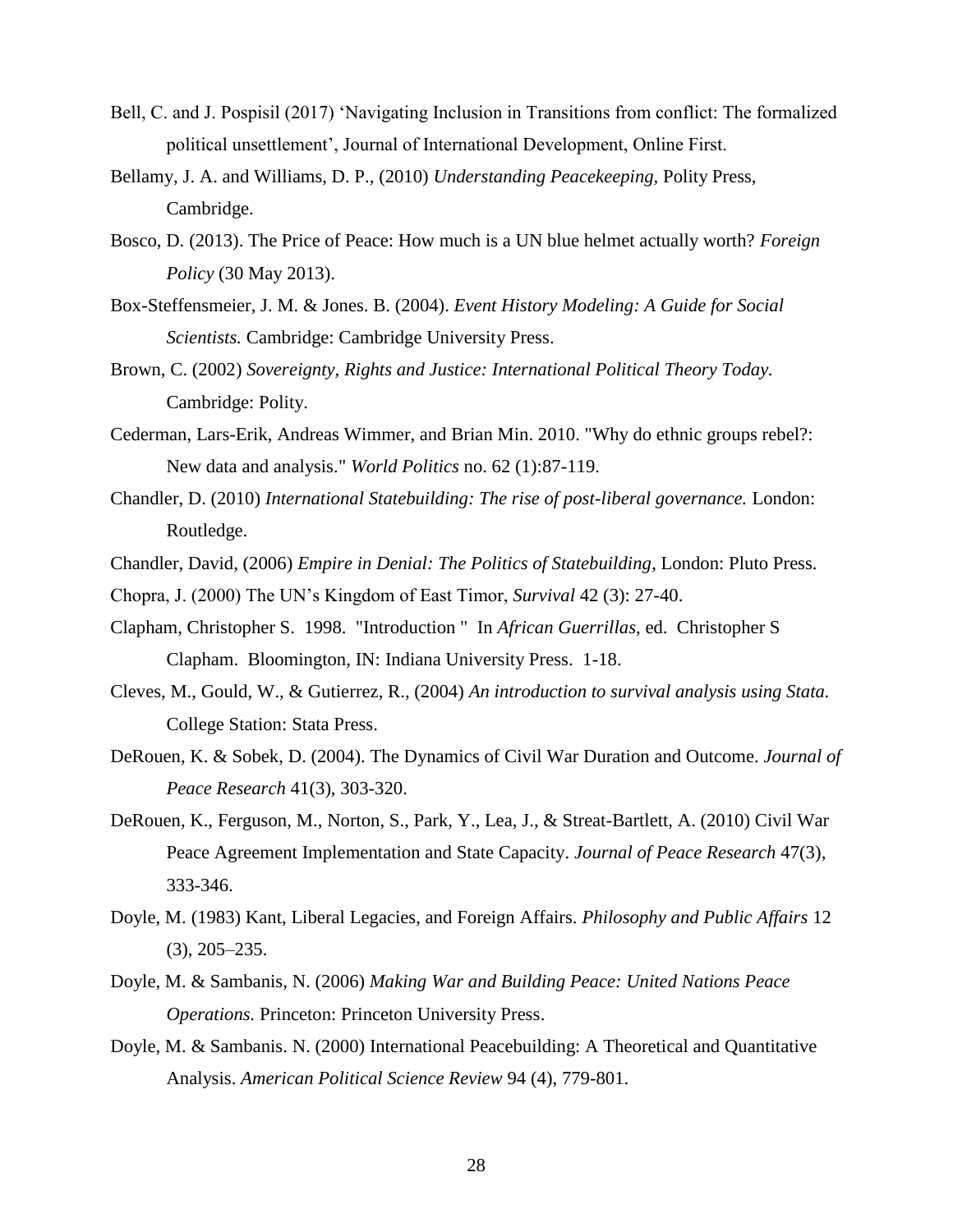- Doyle, M., Johnstone, I., & Orr, R. (1997) *Keeping the Peace: Multidimensional UN operations in Cambodia and El Salvador.* Cambridge: Cambridge University Press.
- Elbadawi, Ibrahim, and Nicholas Sambanis. 2000. "Why are there so many civil wars in Africa? Understanding and preventing violent conflict." *Journal of African Economies* no. 9 (3):244-269.
- Fortna, Virgina Page, (2008) Does Peacekeeping Work? Shaping Belligerents' Choices After Civil War, Princeton, NJ: Princeton University Press.
- Fortna, Virginia (2004) Does peacekeeping Keep Peace? International Intervention and the Duration of Peace After War, *International Studies Quarterly* 48: 269-292.
- Franks, J. and Richmond, P. O., "Co-opting Liberal Peace-Building: Untying the Gordian Knot in Kosovo", *Cooperation and Conflict,* Volume 43, No.1, 2008.
- Fukuyama, F. (1992) *The End of History and the Last Man.* New York: Free Press.
- Futamura, M., Newman, E. and Tadjbakhsh, S. (2010) *Towards a Human Security Approach to Peacebuilding - Research Brief* No. 2. Tokyo: United Nations University.
- Gilligan, M. (2003) Where Do the Peacekeepers Go? *International Studies Review* 5 (4), 37-54.
- Gilligan, Michael J., and Ernest J. Sergenti, 2008, 'Do UN Interventions Cause Peace? Using Matching to Improve Causal Inference,' *Quarterly Journal of Political Science* 3: 89-122.
- Gray, D. (2000) *Two Faces of Liberalism.* Cambridge: Polity.
- Greig, Michael, and Paul Diehl. (2005) The Peacekeeping–Peacemaking Dilemma. International Studies Quarterly 49(4):621–646.
- Harris, David (2012) *Civil War and Democracy in West Africa: Conflict Resolution, elections and Justice in Sierra Leone and Liberia*, London: IB Tauris.
- Hartzell, C., & Hoddie, M. (2007) *Crafting Peace: Power Sharing and the Negotiated Settlement of Civil Wars.* University Park, Pennsylvania: The Pennsylvania State University Press.
- Heder, S. (1999) *Pol Pot at bay: people's war and the breakdown of the 1991 Paris Agreements*. PhD Thesis. School of Oriental and African Studies, University of London.
- Hultman, L., Kathman, J. and Shannon, M., 2013. United Nations peacekeeping and civilian protection in civil war. *American Journal of Political Science*, *57*(4), pp.875-891.
- Joshi, M. & Melander, E. (2017) Explaining demobilization in the wake of civil conflict. *Peacebuilding* 5(3), p. 270-88.
- Joshi, M. (2013) United Nations Peacekeeping, Democratic Process, and the Durability of Peace after Civil Wars. *International Studies Perspectives* 14 (3), 362–382.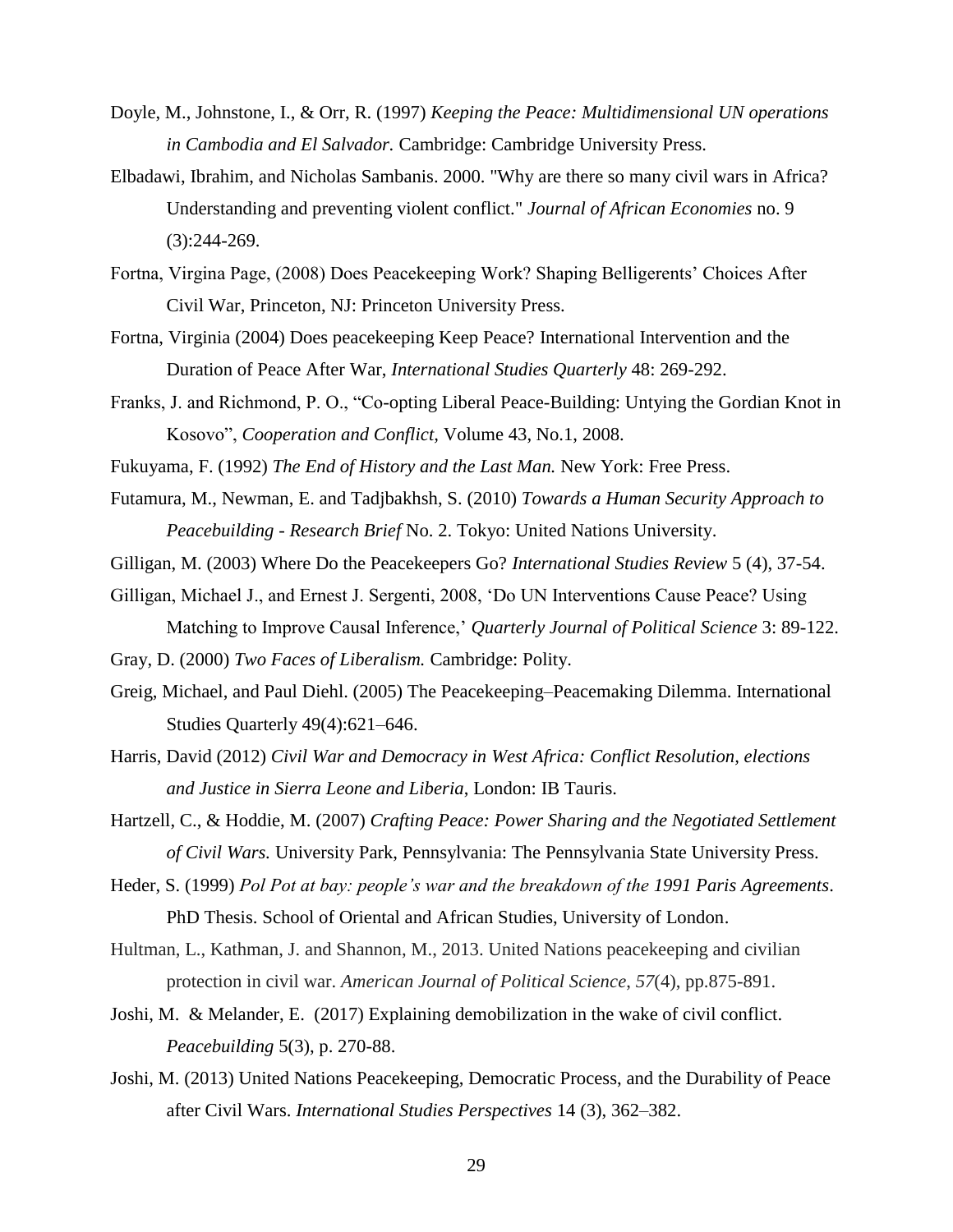- Joshi, M. & Darby, J. (2013) Introducing the Peace Accords Matrix (PAM): a database of comprehensive peace agreements and their implementation, 1989–2007. *Peacebuilding* 1 (2), p. 256-274.
- Joshi, M. & Quinn, JM. (2017) Implementing the peace: The aggregate implementation of comprehensive peace agreements and peace duration after intrastate armed conflict. *British Journal of Political Science* 47 (4), p. 869-892.
- Joshi, M., Lee, S. & Mac Ginty, R. (2014) Just how liberal is liberal peace? *International Peacekeeping* 21(3), 364-389.
- Joshi, M., Lee, S. & Mac Ginty, R. (2017) Built-in Safeguards and the Implementation of Civil War Peace Accords. *International Interactions* **43(6),** p. 994-1018.
- Joshi, M., Quinn, J. M., & Regan, P. (2015) Annualized Implementation Data on Comprehensive Intrastate Peace Accords, 1989-2012, *Journal of Peace Research*. 52 (4), 551-562.
- Joshi, Madhav and T. David Mason (2011) Civil War Settlements, Size of Governing Coalition, and Durability of Peace in the Post-Civil War States, *International Interactions* 37, no. 4, pp. 388-413
- Kant, I. (1795) *Perpetual Peace: A Philosophical Sketch.*
- Kappler, S. (2013) Representations of Peace in the EU's Peacebuilding Approach in Bosnia-Herzegovina. In Aggestam, K. & Björkdahl, A., eds. *Rethinking Peacebuilding: The quest for just peace in the Middle East and Western Balkans,*. London: Routledge, 168-182.
- Lee, S., Mac Ginty, R. , & Joshi, M. (2016) Social Peace vs. Security Peace. *Global Governance* 22 (4), 491-512.
- Lee, SungYong, 2014, Seeking a new generation of the critical scholarship, Peacebuilding
- Lizée, P. (1999) *Peace, power and resistance in Cambodia.* Houndmills: Macmillan.
- Loftus, S. (2013) *The Invention of Memory: An Irish Family Scrapbook, 1560-1934.* London: Daunt Books.
- Lyons, T. 2004. "Transforming the Institutions of War: Postconflict Elections and the Reconstruction of Failed States." In *When States Fail: Causes and Consequences*, edited by R. I. Rotberg, Princeton, NJ: Princeton University Press: 269–301.
- Mac Ginty, R. (2006) *No War No Peace: The Rejuvenation of Stalled Peace Processes and Peace Accords.* Basingstoke: Palgrave Macmillan.
- Mac Ginty, R. (2008) 'Indigenous peace-making versus the liberal peace', *Cooperation and Conflict* 43 (2), 139-163.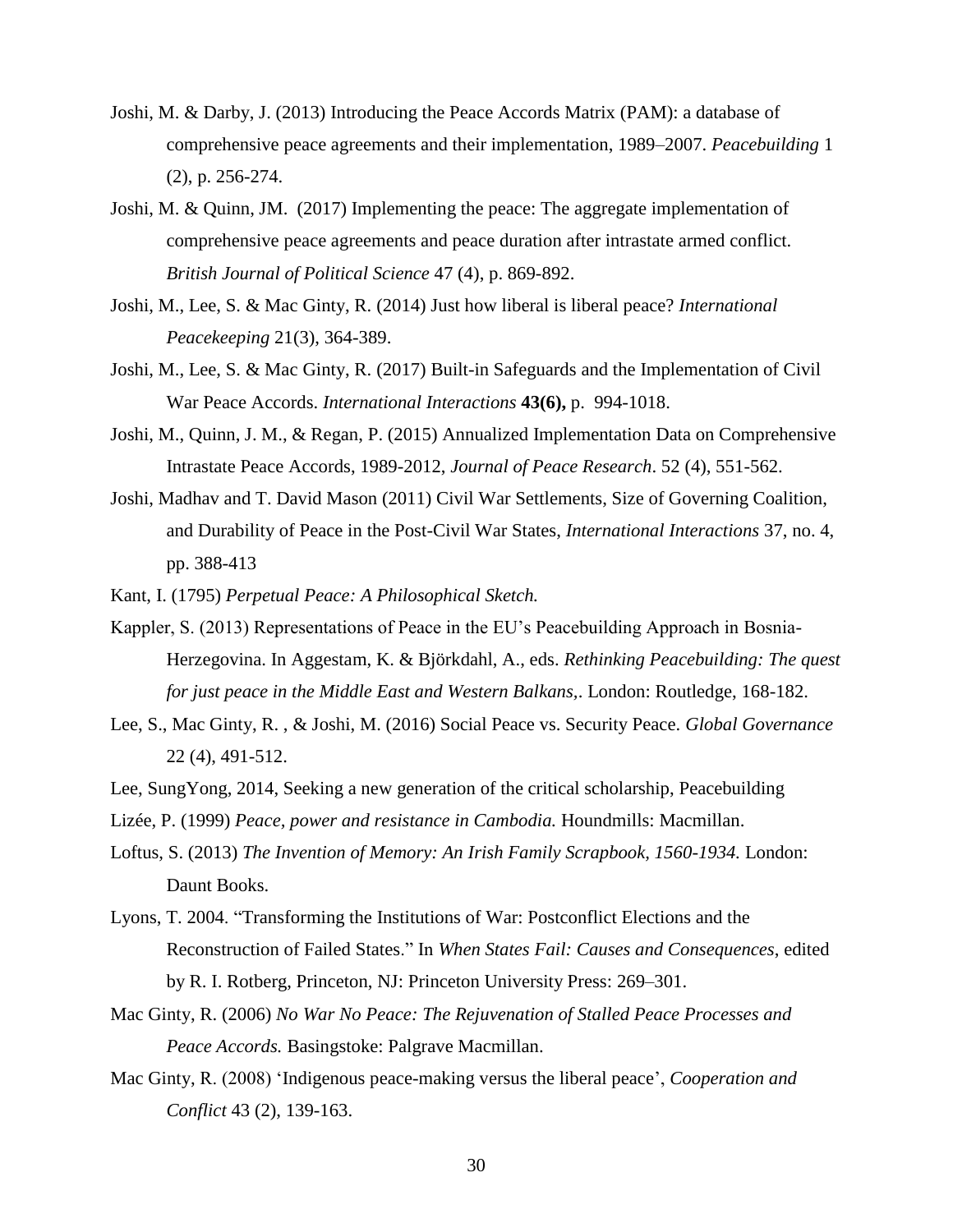- Mac Ginty, R. (2011) *International Peacebuilding and Local Resistance: Hybrid Forms of Peace*. Palgrave Macmillan.
- Magill, C. & Hamber, B. (2011) If they don't start listening to us, the future is going to look the same as the past. *Youth and Society* 43 (2), 509-527.
- Marshall, M., Gurr, T., & Jaggers, K., Polity IV Project, *Political Regime Characteristics and Transitions, 1800-2012.* [<http://www.systemicpeace.org/inscr/inscr.htm>](http://www.systemicpeace.org/inscr/inscr.htm)
- Mattes, M., & Savun, B. (2010) Information, Agreement Design, and the Durability of Civil War Settlement. *American Journal of Political Science* 54 (2), 511-524.
- Mayall, J. ed. (1996) *The New Interventionism 1991-1994: United Nations experience in Cambodia, former Yugoslavia and Somalia.* Cambridge: Cambridge University Press.
- Mehler, Andreas (2009) Peace and Power Sharing in Africa: A Not So Obvious Relationship, *African Affairs* 108 (432), 453-73.
- Mitchell, J. P. (2012) *Promoting peace, inciting violence: the role of religion and media.* Oxon: Routledge.
- Obi, Cyril (2007). Introduction: Elections and the Challenge of Post-Conflict Democratisation in West Africa. African Journal of International Affairs 10 (1&2): 1-12.
- Owen, J. M. (1994) How Liberalism Produces Democratic Peace. *International Security* 19 (2), 87-125.
- Paffenholz, Thania, 2013 'Critical Peacebuilding Research, Power and Politics: How Peacebuilding Research is Losing its Original Mandate of a Critical and Policy Oriented Science (the second annual conference of the International Association for Peace and Conflict Studies)
- Paris, Roland (2009) Does liberal peacebuilding have a future?, in Edward Newman, Roland Paris and Oliver Richmond (eds), New Perspectives on Liberal Peacebuilding, New York: United Nations University Press, 97-111.
- Paris, Roland (2010) 'Saving liberal peacebuilding,' *Review of International Studies* 36 (2): 337- 365.
- Paris, Roland, (2004) *At war's end: building peace after civil conflicts*. Cambridge: Cambridge University Press.
- Pugh, M., N. Cooper, and M. Turner (eds.) (2008) *Whose Peace? Critical Perspectives on the Political Economy of Peacebuilding*, Basingstoke: Palgrave Macmillan.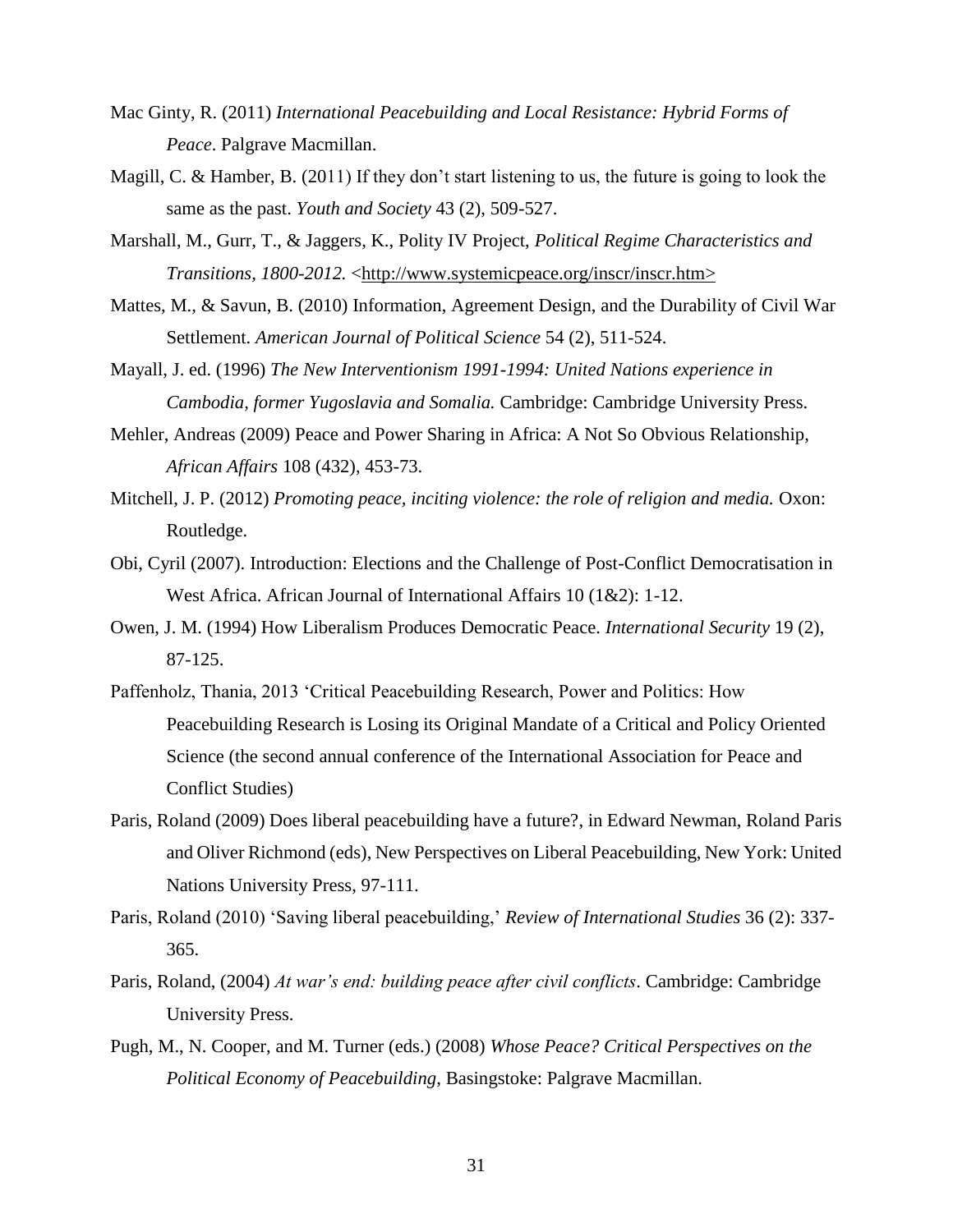- Quinn, Adam, and Michael Cox (2009) For Better, for Worse: How America's foreign policy became wedded to liberal universalism, in Roger Mac Ginty and Oliver Richmond, (eds), *The Liberal Peace and Post-War Reconstruction*, London: Routledge, pp.9-30
- Ray, J. L. (2005) Constructing Multivariate Analyses (of Dangerious Dyads). *Conflict Management and Peace Science* 22, 277–292.
- Richardson, J. (2001) *Contending Liberalisms in World Politics: Ideology and Power.* Boulder, CO: Lynne Rienner.
- Richmond, O. (2005) *Understanding the Liberal Peace: The Transformation of Peace*, Basingstoke: Palgrave Macmillan.
- Richmond, O. (2006) The problem of peace: understanding the "liberal peace". *Conflict, Security & Development* 6 (3), 291-341.
- Richmond, O., & Franks, J. (2011) *Liberal peace transitions: between statebuilding and peacebuilding.* Edinburgh: Edinburgh University Press.
- Richmond, Oliver P., (2006) "The problem of peace: understanding the 'liberal peace'." *Conflict, Security & Development*, 6 (3): 291-341.
- Selby, Jan, 2013, 'The myth of liberal peace-building,' *Conflict, Security and Development* 13  $(1): 57-86.$
- Shinoda, Hideaki, (2015) Local ownership as a strategic guideline for peacebuilding, in Sung Yong Lee and Alpaslan Ozerdem (eds.) *Local Ownership in International Peacebuilding: Key Theoretical and Practical Issues*, London and New York: Routledge: 19-38.
- Sisk, T. and Andrew Reynolds (eds.) (1998) E*lections and Conflict Management in Africa*, Washington DC: UNSP Press.
- Small, M. & Singer, D. J. (1976) The War Proneness of Democratic Regimes, 1816–1965. *Jerusalem Journal of International Relations* 1, 50–69.
- Stedman, S. (2003) Policy Implications. In Stedman, S., Rothchild, D. & Cousens, E. eds. *Ending Civil Wars,* Boulder, C.O.: Lynne Rienner, 663-672.
- The Uppsala Conflict Data Program. (2014) UCDP *Conflict Encyclopedia.* <www.ucdp.uu.se/database> (Accessed May 22, 2015).
- Themnér, L., & Wallensteen, P. (2013) Armed Conflicts, 1946–2012. *Journal of Peace Research* 50 (4), 509-521.
- Tschirgi, N. (2013) Securitization and peacebuilding. In Mac Ginty, R. ed. *Routledge Handbook of Peacebuilding,* London: Routledge, 197-210.